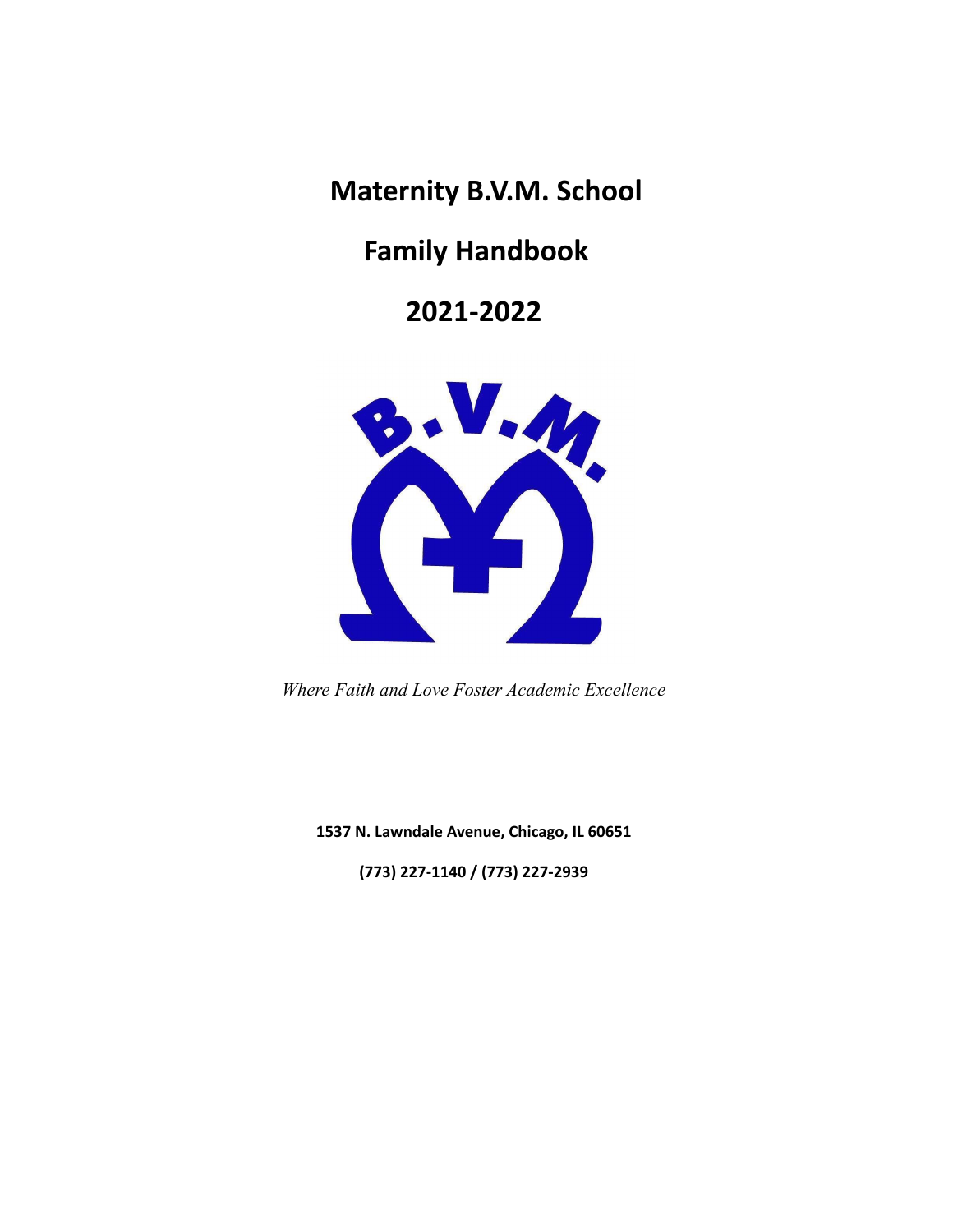# **Mission Statement**

It is the mission of Maternity B.V.M. School to develop the whole child through an academically rigorous environment and a safe, loving community rooted in the Catholic faith.

# **PARENT/GUARDIAN RESPONSIBILITY AND INVOLVEMENT Admission Policy**

Maternity B.V.M. does not discriminate on the basis of gender, race, color, nationality, or ethnic origin. However, students presently enrolled will have the option to register for the following year during the months of March and April of the current school year.

# **Requirements for Admission**

- 1. Registration forms must be completed in full by a parent or legal guardian.
- 2. Registration fees must be paid at the time of registration. These fees are not refundable.
- 3. Pertinent records must be provided: Birth Certificate, Baptismal Certificate, Health Records, and Transfers, if applicable.
- 4. Maternity B.V.M. endeavors to educate all students within the limits of the school educational program.
- 5. Families whose tuition account is chronically delinquent will be given exclusion days and risk losing the opportunity for readmission and financial aid/scholarships.
- 6. Students entering Kindergarten must be five years old by September 1<sup>st</sup>.
- 7. Preschool must be toilet trained, no pull-ups and 3 before September 1st.
- 8. Admissions shall not be denied to students with special learning needs based solely on ability or achievement. Such admissions decisions shall be made on a case by case basis and shall take into account the schools ability to meet the child's diagnosed special learning needs based upon its available resources. If the school determines that it does not have the resources to meet the student's diagnosed special learning needs that will enable the child to succeed even at the minimum proficiency level, admissions may be denied.
- 9. Students transferring into grades 5th-8th must interview with administration and present grades/test scores before admission.
- 10. Financial aid is awarded based on need and using FACTS.com. Financial aid is not guaranteed to any family but the school will always communicate with families their payment plan, options, and appeal process.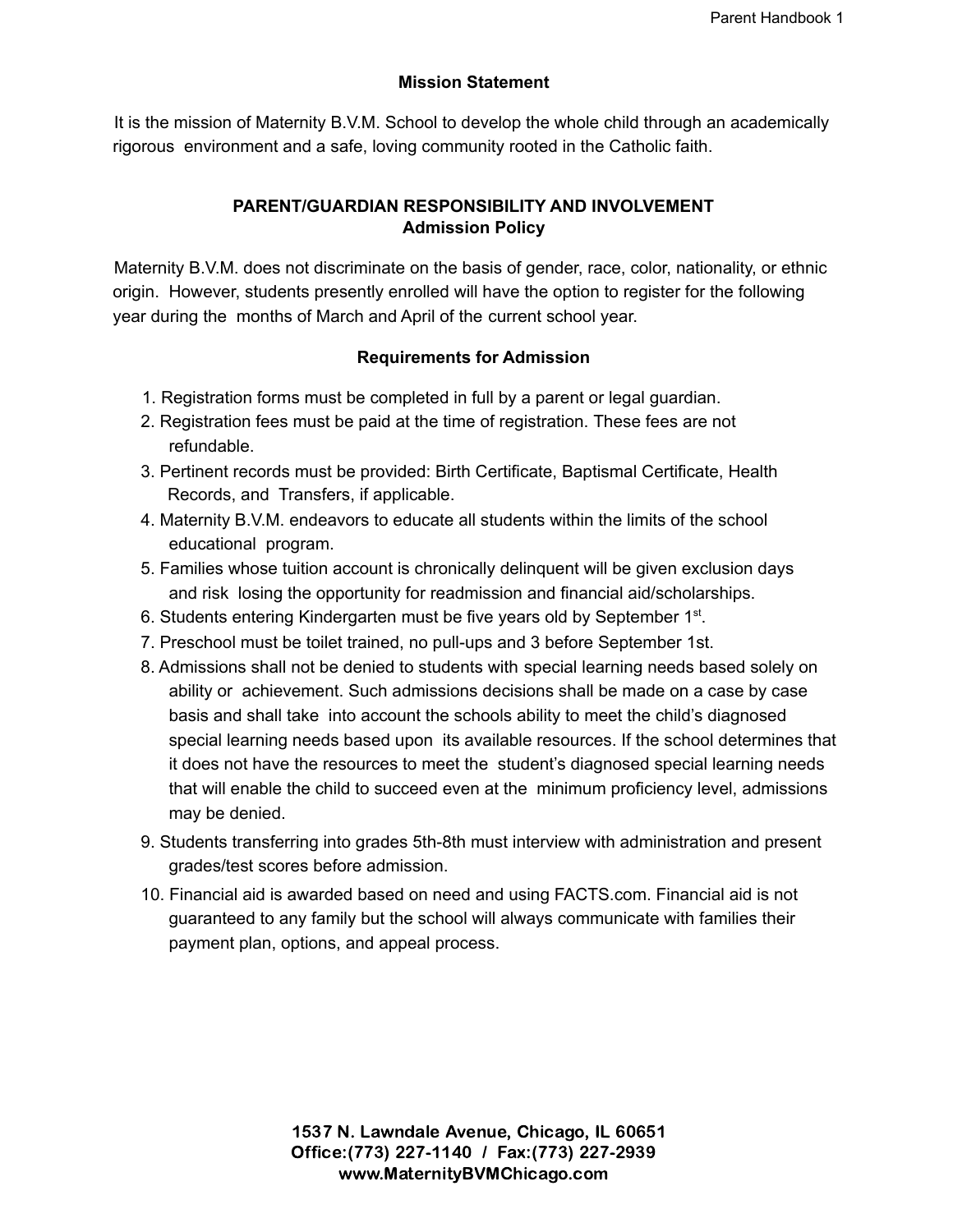#### **Daily Schedule**

Pre K 8:00 A.M. – 3:05 P.M. Kindergarten 8:00 A.M. – 3:10 P.M. Grades 1-8 8:00 A.M. – 3:15 P.M. Except Wednesday, students are dismissed early as follows: Pre K  $2.05$  PM Kindergarten 2:10 P.M. Grades 1-8 2:15 P.M. Faculty and Staff 7:30 A.M. – 3:30P.M. School Office Hours 7:30 A.M. – 3:30 P.M.

Students are not allowed to leave the school grounds at any time unless their parents or guardians sign a release at the office.

#### **Attendance**

To succeed at Maternity BVM, students must be present. So much learning goes on each day that cannot be sent home and made up. Students who miss a lot of school do not perform as well as those who attend every day. We highly recommend that families do not schedule trips/vacations when school is in session. If your student must miss school for an extended period of time, sufficient notice must be given to the office as well as the student's teacher(s) (at least one week in advance) so that proper arrangements for classwork can be made.

All routine doctor and dentist appointments should be conducted after school hours. If an appointment is scheduled on a school day during school hours, it is expected that the child comes to school before the appointment and returns to school after the appointment to finish the remainder of the school day. **If a student is absent or tardy because of illness or for any other reason, the parent/guardian must call the office that day at (773) 227-1140 or before 9:00 A.M. to inform the school of the student's absence or late arrival. In addition, the student must bring a written excuse from home on the first day he/she returns to school. Students must present this excuse to their classroom teacher**. Two or more consecutive absences require a doctor's note.

**TRUANCY:** A student is considered truant if they are absent 5% ( 5 unexcused absences) of the 181 school days and do not have a viable cause such as a documented illness or family emergency.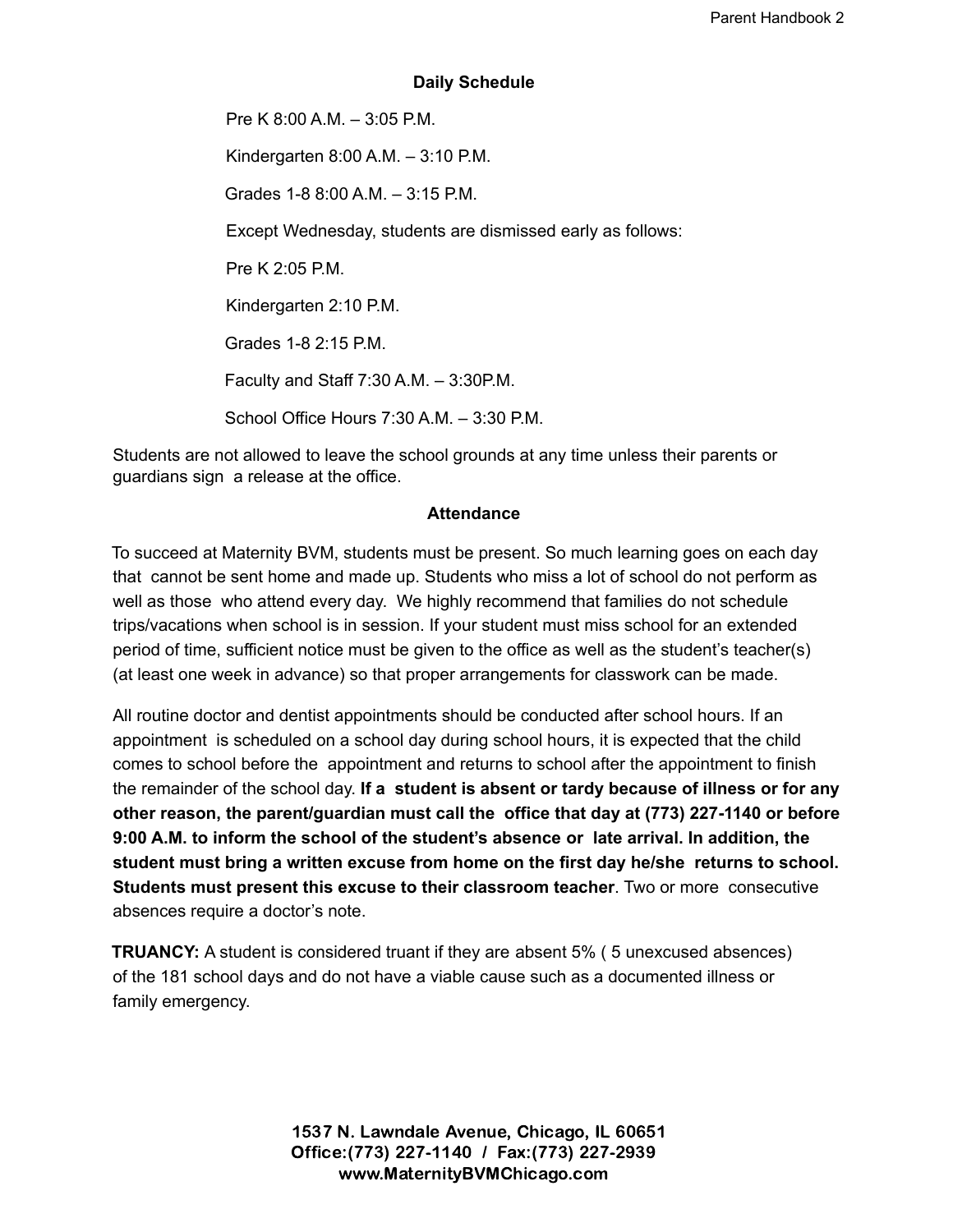## **Tardiness**

Punctuality is very important at Maternity BVM. It is an important life skill that students will need throughout their lives. At Maternity BVM, the learning begins from the moment students walk in the door. Students must arrive between 7:30 a.m. and 8:00 a.m. Students arriving at 8:05 a.m. or later are considered tardy. All students, Preschool through Grade 8, who arrive at school after 8:05 AM, must report to the office for a tardy slip. In unusual circumstances when tardiness is unavoidable, we ask that parents/guardians call, come into the office with the child, or send a note. A tardy fee will be applied for 5 unexcused tardies of \$30. \*Please note Jr. High Handbook for additional changes in  $6<sup>th</sup>-8<sup>th</sup>$  grade.

# **Arrival and Dismissal Procedures**

# **ARRIVAL**

Before-Care will start at 6:00 am and last until 7:45 am. No more than 50 students will be allowed in the basement at once. At 7:45 am, Before-care workers and selected teachers will escort students (one grade/floor at a time) to their buildings/classes.

Students who walk will only be allowed to enter via the Lawndale Ave gate entrances, they will have to follow the route to their classroom building. Barriers will be placed by the Monticello, alley, courtyard, and rectory gate entrances in order to ensure that all students are able to get to their buildings and so that the only individuals in the BVM parking lot are staff. Students will be allowed to be dropped off from cars entering the parking lot from North Ave and Lawndale Ave, however they may not park in a parking space and wait inside the parking lot. Staff/service squad will assist students out of the cars and into the buildings. Parents are not allowed to enter the building or walk their students into the classrooms. No parents are allowed in the building during arrival/dismissal and need to make an appointment if needing to come in during the school day. All teachers will be in their classrooms at 7:45 am to greet and monitor their students. Students will be admitted to their classrooms starting at 7:45 am.

Tardy students, once they ring the bell at entrance, will need to come to the office for a tardy slip once the doors are closed at 8:05 AM. A staff member will escort them to their classroom.

# **DISMISSAL**

All teachers will begin their dismissal procedures at 3:00 pm. Teachers will wait with students until 3:15 pm; students remaining at 3:15 will be sent to after-care (parents will be charged a fee for after care). If a student provides a parent note/a parent calls on their behalf saying that their student will be attending after-care, they will be able to join after-care at 3:15 pm. Parents will be asked to wait in line on the Lawndale sidewalk if students are walking home. BVM faculty and staff members will meet with parents to ask them which student they are picking up and what grade they are in. Parents using driving may park or use the parking lot dropoff/pick up procedure and await a staff member to ask for which student they are picking up. A staff member/service squad will walk the student to the car, no parent may pick up a student from inside the parking lot. The faculty and staff member will call/walkie-talkie/etc. the teacher and send them to the exit where the parent will pick them up.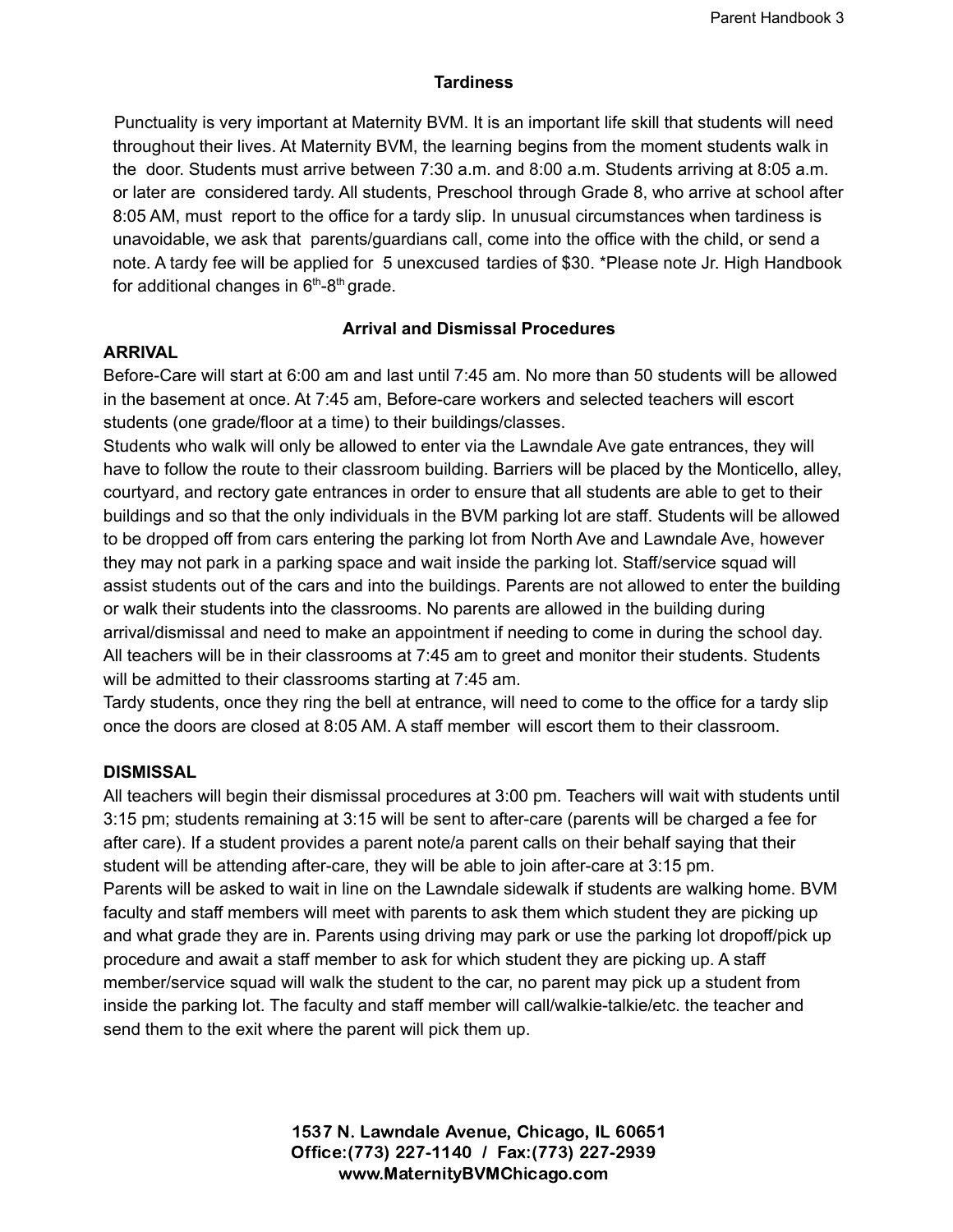# **Early Dismissal**

We highly encourage all appointments to be scheduled outside of school hours. If for some reason it is necessary for a student to leave school early, he/she must be picked up in person by a parent or another authorized adult and signed out in the school office. At no time will a student be allowed to leave the school alone.

# **Emergency Closings**

Maternity B.V.M. School will close for inclement weather you will be contacted via the school through Smore, with a phone call, and/or text message. If the Chicago Public Schools close because of weather conditions, Maternity B.V.M. School will also close. \*eLearning may take place versus a "snow day". As you know, such closings are highly unusual. If a tornado warning is sounded in the area, students will be kept in school. They will be dismissed when the threat is over. You can also check for closings by going to [www.emergencyclosingcenter.com](http://www.emergencyclosingcenter.com) .

# **Illness/Injury at School**

In case of an accident or illness at school, the parents will be contacted immediately. If, however, the parents cannot be reached, the emergency phone number will be used. In cases in which it is impossible to reach either the parents or the guardians, the matter will be left to the discretion of the Principal. In extreme cases, the matter will be placed in the hands of the Chicago Police or Fire Department. Any injury will be reported to the families by either the office and/or teacher.

# **Code of Conduct Policy**

# **Maternity BVM Code of Conduct**

Maternity BVM is characterized by a culture that is orderly, supportive and focused on academic work. Discipline and order exist in a school when students are known and cared for by all of the faculty and staff and when their life within the school is meaningful to them. Given the sense of community within the school and the active engagement of students in their learning, there will be less opportunity for disruption and problems. All staff strive to ensure that rules are fairly and consistently enforced.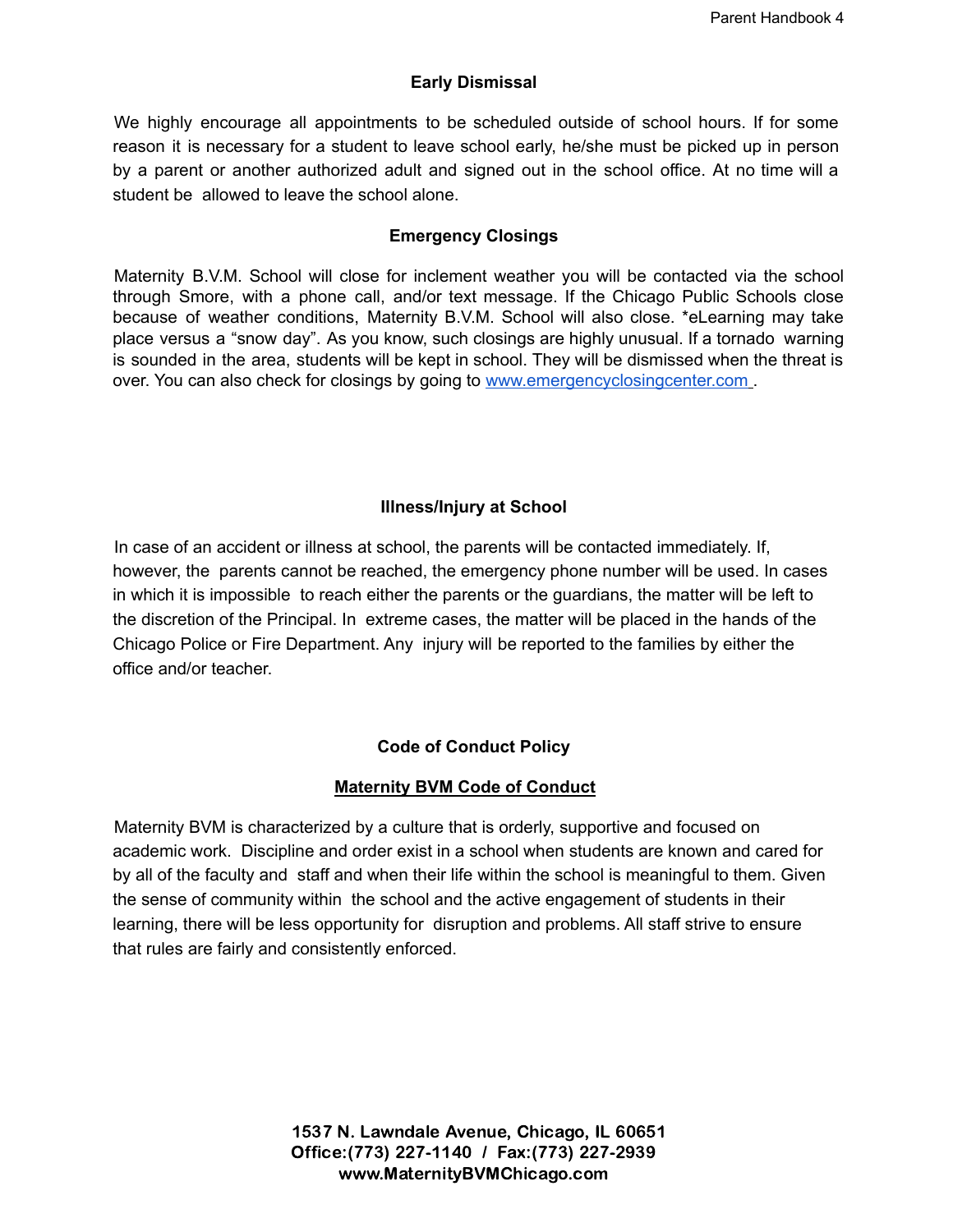#### **School Positive Behavior and Intervention Policy**

One of the foremost advances in school-wide discipline is the emphasis on school-wide systems of support that include proactive strategies for defining, teaching, and supporting appropriate student behaviors to create positive school environments. Instead of using a piecemeal approach of individual behavioral management plans, a continuum of positive behavior support for all students within a school is implemented in areas including the classroom and non-classroom settings (such as hallways, classrooms, and restrooms). Positive behavior support is an application of a behaviorally-based systems approach to enhance the capacity of schools, families, and communities to design effective environments that improve the link between research-validated practices and the environments in which teaching and learning occurs. Attention is focused on creating and sustaining primary (school-wide), secondary (classroom), and tertiary (individual) systems of support that improve lifestyle results (personal, health, social, family, work, recreation) for all children and youth by making targeted behaviors less effective, efficient, and relevant, and desired behavior more functional.

#### **BEHAVIOR POLICY**

The school's discipline is proactive in emphasizing to students that we are a Catholic school providing an appropriate Christian atmosphere conducive to learning. We stress respect for each other and ourselves. We require parents as a support system as they model respect for others with whom we deal with in our daily lives. It is imperative that each parent be aware of the behavior expected of every child and assist the school in implementing its rules and regulations.

Self-discipline is one of the most important lessons in life, the basis of the entire educational structure. Discipline is the training that develops self-control, character, orderliness, and efficiency. Discipline is the key to good conduct and proper consideration for other people. Our discipline program is intended to guide the student toward becoming a responsible and productive member of society by assisting the student in eliminating inappropriate behavior.

#### **CODE OF CONDUCT**

It is imperative that each parent be aware of the Code of Conduct expected of every child and assists the school in implementing its rules and regulations. Students must accept the consequences of their chosen behavior. Maternity BVM students and parents are expected to show Christian consideration and concern for all in the school community. Courtesy, respect, and obedience toward school personnel, monitors, visitors, and other students are stressed. Behavior that goes against this code will be subject to appropriate disciplinary procedures.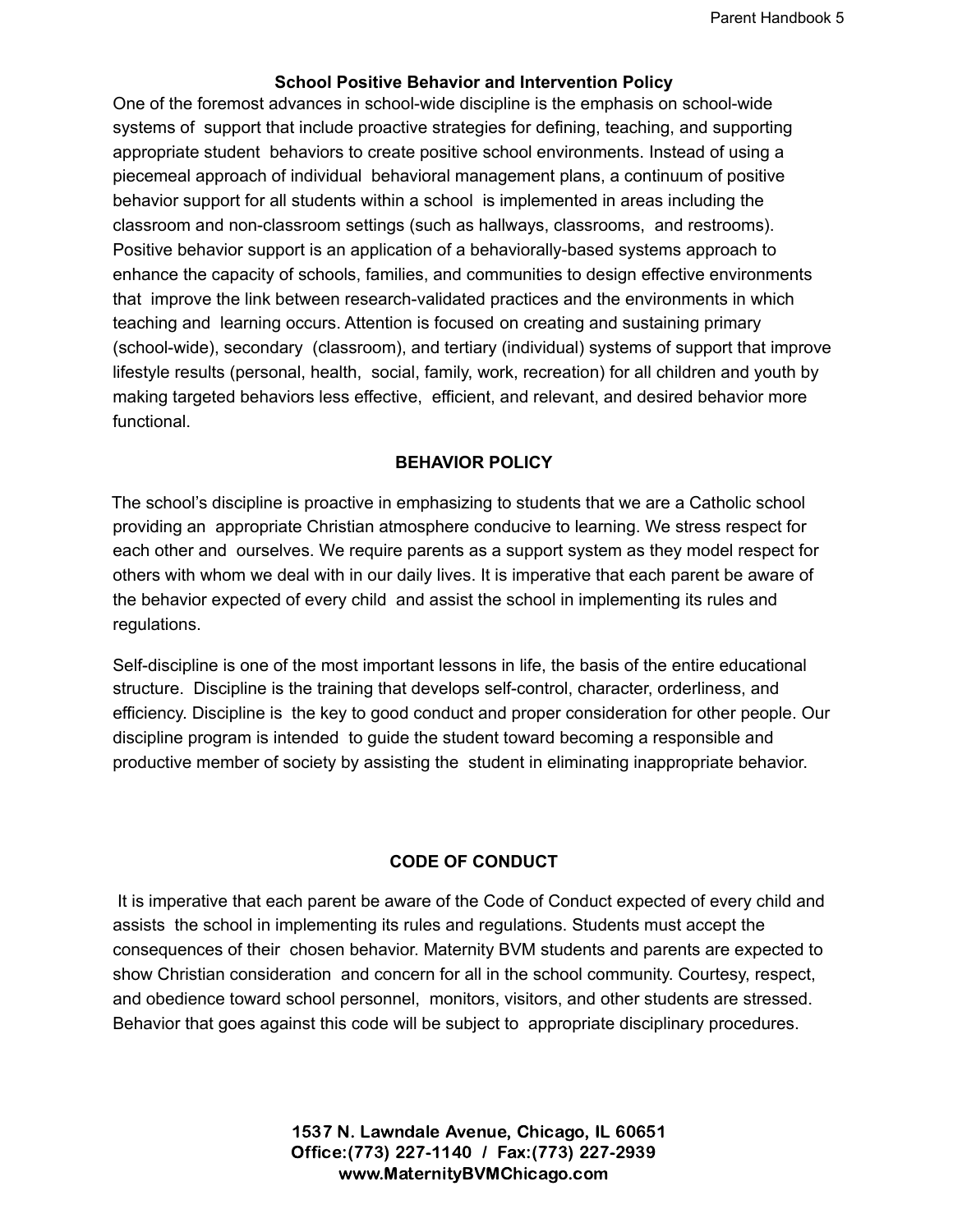• Courtesy and respect for the faculty and fellow students will be expected at all times. Harassment, verbal abuse, or cutting remarks will not be tolerated.

• Defacing school property, any vandalism reported to the school, fighting on parish grounds at any time, or carrying any type of weapon will be considered a very serious offense and necessary action will be taken immediately.

• We consider students attending school and parish functions to be representatives of Maternity B.V.M. School, therefore, subject to the code of conduct of the school.

• From time to time, it may be necessary for a student to serve morning intervention for disciplinary reasons. Parents will receive written notification prior to the morning intervention.

• Students are subject to suspension for any serious violation of school rules or when the administration feels that the safety and welfare of the student body and/or the faculty are threatened. In and out of school suspensions will be imposed only by the administration. Parental Notification of Disciplinary Action in all grades, in an effort to ensure students take responsibility for their actions, the following parental notification policy will be enacted:

• Behaviors against our handbook/code of conduct are marked daily in the blue folder. Parents are encouraged to check the folder on a regular basis.

• When student interventions are needed, written notification will be provided to the student the day it was issued, and parental signature is required.

• When suspensions are issued, parents will be notified with a phone call and asked to pick up their child immediately. In Pre-K through 8th grade, the consequences for misconduct will be determined by the classroom teacher. Classroom teachers will use their discretion and contact parents based on the severity of the situation. Minor disciplinary actions will be handled at school. The principal or assistant principal will be consulted if necessary

# **BEHAVIOR CODE CLASSIFICATIONS**

The following student behaviors will be considered Class I actions. These negative actions will be marked daily in the blue folder. Upon the third action within a week, the student will need intervention. A form will be sent home explaining the reason for the intervention. This form must be signed by a parent and returned the following day. Interventions will be held on Thursdays from 7:00 AM-8:00 AM. A parent must be at school promptly at 7:00 AM to check in the child in the Church basement. If negative actions continue to occur, another intervention will be issued and a conference with the parents, student, and teacher will be required. Continuance of inappropriate behavior will result in a meeting with the principal to discuss further consequences.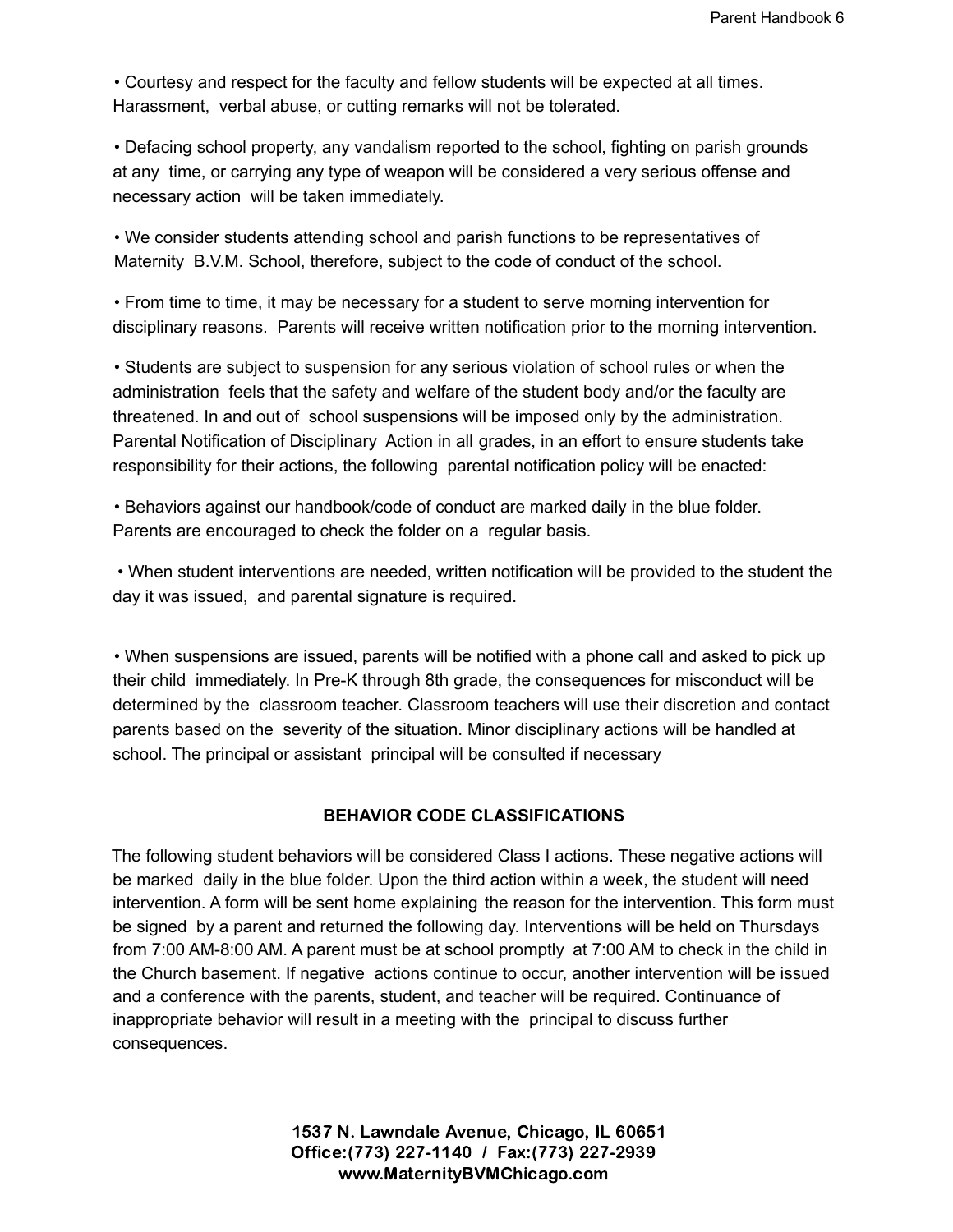# **Class I Actions**

- 1. disruptive classroom behavior
- 2. hallway misconduct
- 3. lunch/recess misconduct
- 4. church misconduct
- 5. out of uniform
- 6. bringing food, candy, beverage into classrooms
- 7. coming unprepared for class
- 8. Peer misconduct
- 9. Lack of Academic Effort
- 10. Virtual Misconduct \*Cyber Policy Attached
- 11. Disruptive behavior during a field trip

The following student behaviors will be considered **Class II actions**. **Any one Class II action will result in an intervention/administration intervention.** Any subsequent Class II action will require a conference with the parents, student, teacher and principal. Further consequences will then be discussed.

#### **Class II Infractions**

- 1. Fighting
- 2. Vandalizing
- 3. Foul language and gestures
- 4. Forgery/cheating /plagiarism
- 5. Bullying/disrespect of peers
- 6. Disrespect of any school personnel
- 7. Use of personal electronic devices in school

Continuance of negative behavior actions, either Class I and/or Class II, may result in suspension or expulsion.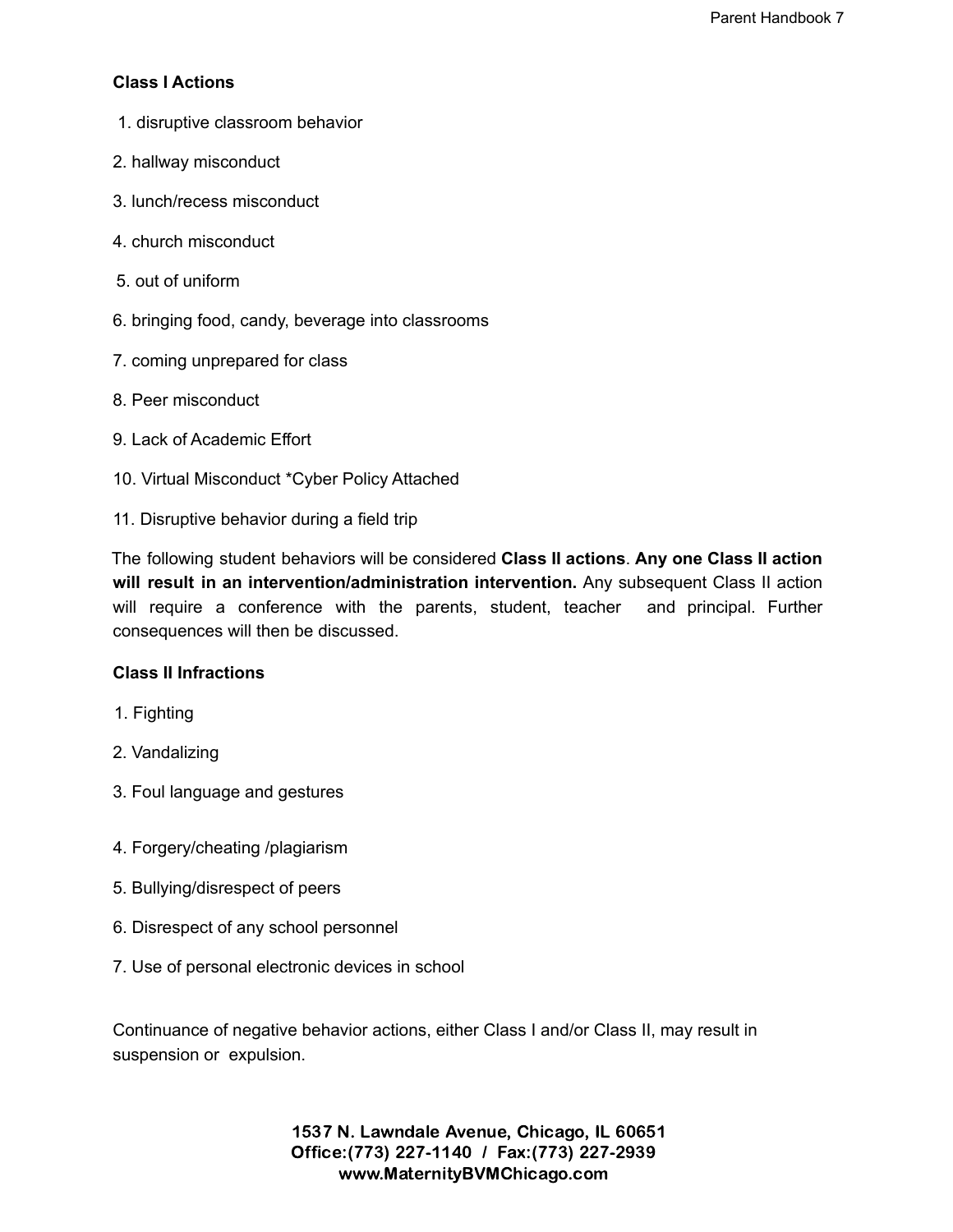#### **SUSPENSION**

Suspensions are serious violations of the behavior code and can be either in or out of school suspensions. Before any suspension, the student should be advised of the reason for the proposed suspension. The parent or guardian of the student will be notified by the school administration.

An in-school suspension shall not exceed three days. In-school suspension conditions are determined by the Administration. In-school suspension students remain the responsibility of the school.

An out-of-school suspension shall not exceed three days. Out-of-school suspensions are at the discretion of the Administration and will be given for excessive behavior violations. If a student has been suspended twice in the school year, all future suspensions for that school year will be out-of-school suspensions. The school is not responsible for students during an out-of-school suspension.

In any suspension, the student is expected to continue his/her schoolwork and will receive and submit daily assignments. Additional work may be assigned. The work is reviewed but not graded. The suspended student may not participate in any school or extra-curricular activity during this period. The length and type of suspension is to be determined by the Administration. The parents will be given notice of the length of the suspension and the reason for it. The parents must call the Principal for an appointment before the student will be accepted into the classroom.

#### **ACTIONS THAT WARRANT SUSPENSION/EXPULSION**

- Vandalism of school property that's gang related or hate related
- Vandalism of another person's property that's gang related or hate related
- Frequent cheating, plagiarizing, and/or copying the work of another student 3 or more times
- Using profane, obscene, indecent, or immoral language or gestures gang related or hate related
- Smoking as defined by holding a lighted cigarette, cigar, pipe, and/or pipe

on school grounds and/or drinking alcoholic beverages.

• Having smoking items, i.e. cigarettes, matches, lighters, vape pens, pipes

and/or having alcoholic beverages.

• Purposeful false activation of a fire alarm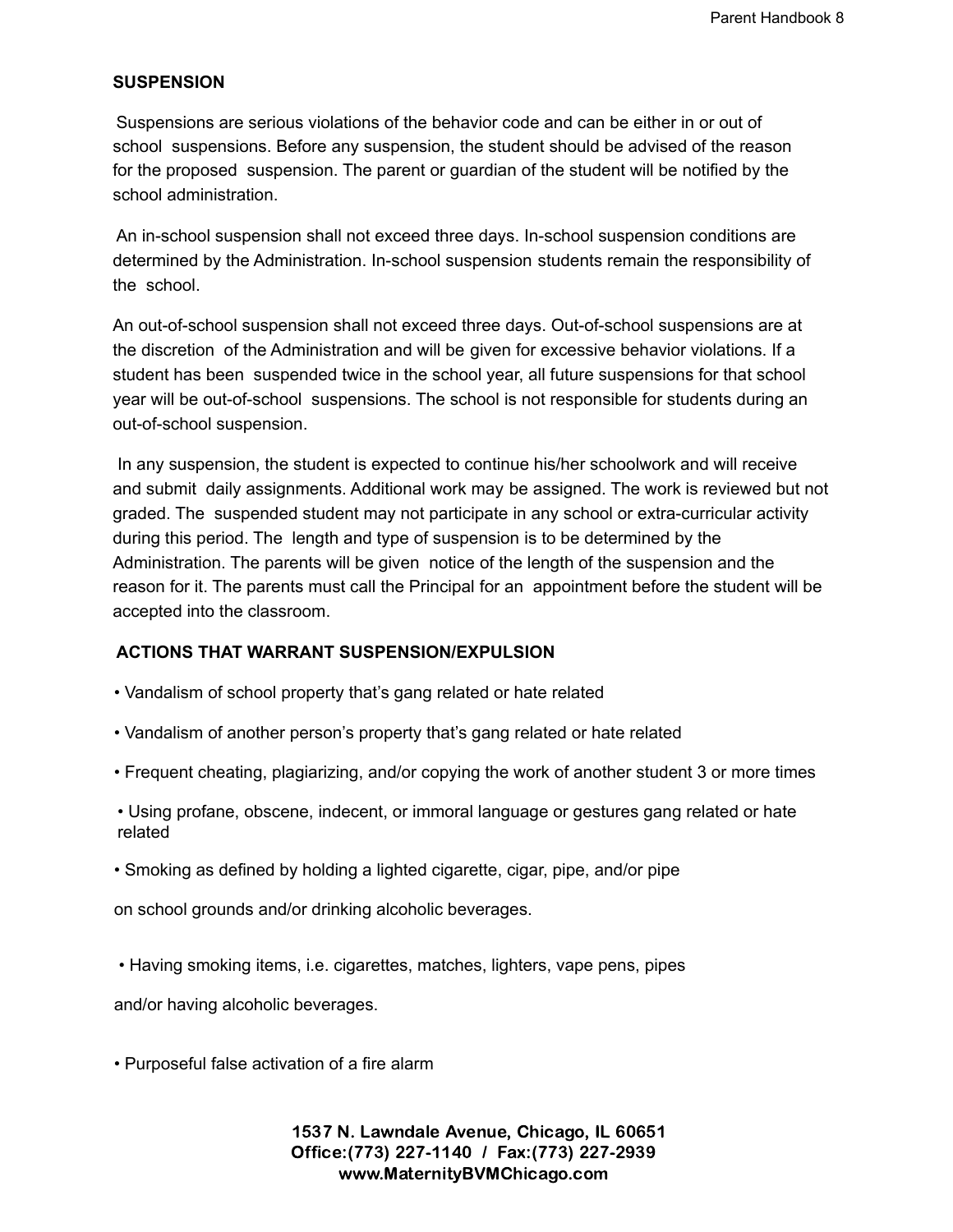- Other infractions, not listed, may be subject to suspension
- Any other incidents deemed serious enough to warrant a suspension

#### **EXPULSION**

Expulsion is permanent exclusion from school as decided by the Principal and the Pastor. Expulsion is to be used as a last resort. Expulsion will be the result of student behaviors that seriously disrupt the orderly educational process. Repeated refusal to obey school rules or conduct, which endangers property, health, or the safety of others, will result in expulsion. In most cases, these behaviors are also illegal.

#### **EXPULSION INFRACTIONS**

• Burglary, malicious mischief, property damage

• Assault on any student, teacher, school personnel, or visitor (The local law enforcement organization will be notified immediately; additionally, within 3 days of the incident, the Illinois State Police will be notified.)

• Hostile physical or verbal threats or actions toward another person and/or school

• The use of alcohol, drugs, drug paraphernalia, and/or over the counter drugs. (If a student brings illicit drugs or weapons to school, local law enforcement organization will be notified immediately.)

• Any involvement with gangs, any conduct or association with gang related activities, either in or outside of school

• Chronic incorrigible behavior, which undermines classroom discipline and impedes the academic progress of students or others

This infraction list is not inclusive; other behaviors may lead to expulsion. The Maternity BVM School Discipline Policy is subject to change or adaptation at the discretion of the school. Written notification of all changes will be sent home.

#### **BULLYING**

Bullying is contrary to the goals of a Catholic School and the teaching of Jesus to love one another. Any student found bullying another student, as defined by the school administration, will be subject to disciplinary action.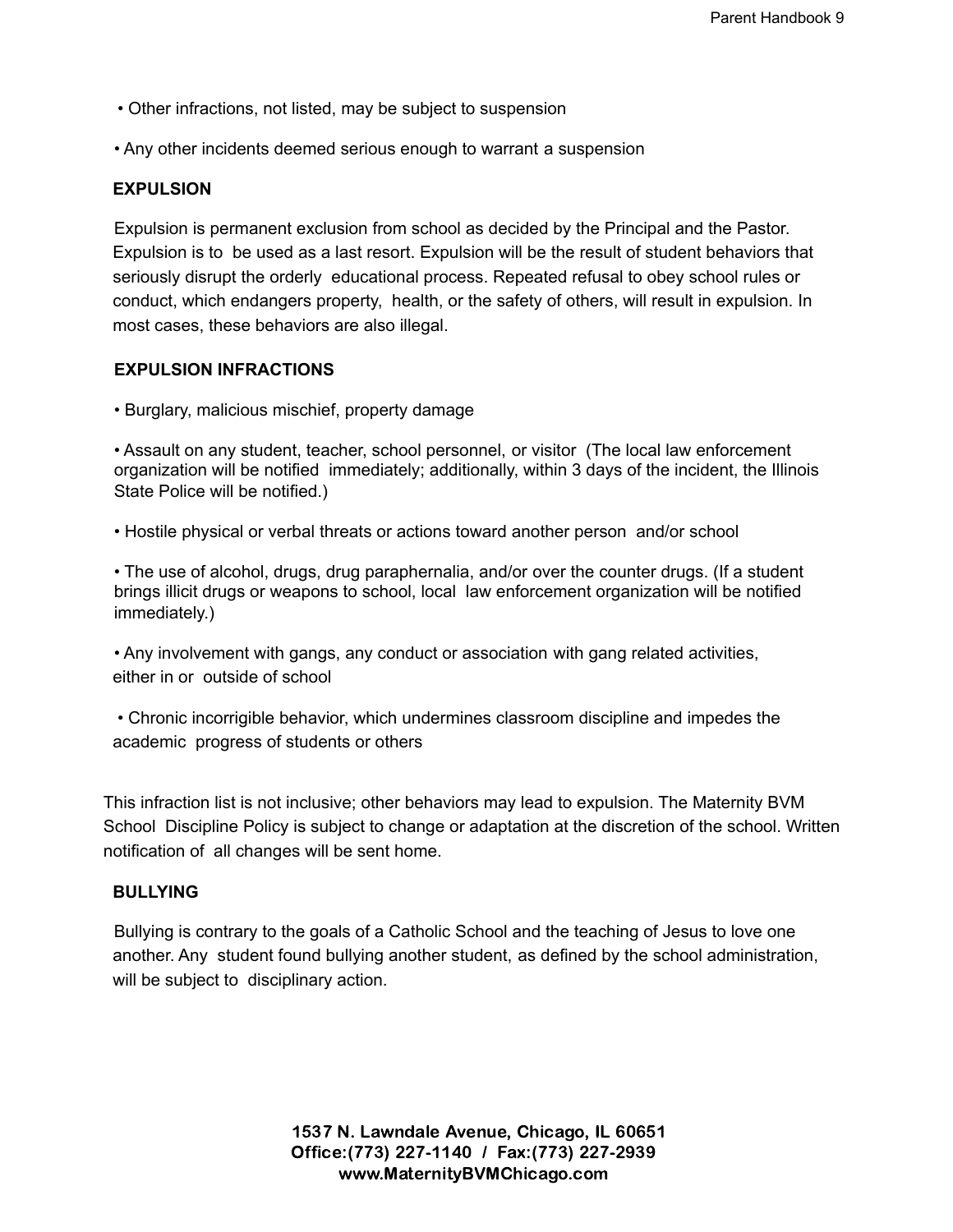| <b>CONFLICT</b>                                             | <b>RUDE</b>                                                          | <b>MEAN</b>                                       | <b>BULLYING</b>                                                            |  |
|-------------------------------------------------------------|----------------------------------------------------------------------|---------------------------------------------------|----------------------------------------------------------------------------|--|
| Occasional                                                  | Occasional                                                           | Once or Twice                                     | <b>Is REPEATED</b>                                                         |  |
| Not planned; in the<br>heat of the moment                   | Spontaneous:<br>unintentional                                        | Intentional                                       | Is planned and done<br>on purpose                                          |  |
| All parties are upset                                       | Can cause hurt<br>feelings; upset                                    | Can hurt others<br>deeply                         | The target of the<br>bullying is upset                                     |  |
| All parties want to<br>work things out                      | <b>Based</b> in<br>thoughtlessness, poor<br>manners or<br>narcissism | Based in anger;<br>impulsive cruelty              | The bully is trying to<br>gain control over the<br>target                  |  |
| All parties will accept<br>responsibility                   | Rude person accepts<br>responsibility                                | <b>Behavior</b> often<br>regretted;               | The bully blames the<br>target                                             |  |
| An effort is made by<br>all parties to solve<br>the problem |                                                                      |                                                   | The target wants to<br>stop the bully's<br>behavior, the bully<br>does not |  |
| Can be resolved<br>through mediation                        | Social skill building<br>could be of benefit                         | Needs to be<br>addressed/should<br>NOT be ignored | <b>CANNOT</b> be resolved<br>through mediation                             |  |

Source: Jennifer Astles, DASA Newsletter, January 2014, TST BOCES

Bullying includes, but is not limited to:

- repeated physical abuse including hitting, kicking, pushing, hazing
- repeated psychological abuse including teasing, name calling, harassing, taunting and threatening

• repeated social abuse including spreading rumors, intentional exclusion and enforcing social isolation

• repeated cyber bullying including the use of emails, text messages, instant messages and websites.

• Hazing is a crime and will not be tolerated within school and any extracurricular activities. Maternity BVM implements a mandatory hazing policy which includes a report to law enforcement.

• Disciplinary action may include a detention, suspension, or expulsion, depending on the severity of the situation. In addition, the student may be required to make reparation and/or attend counseling.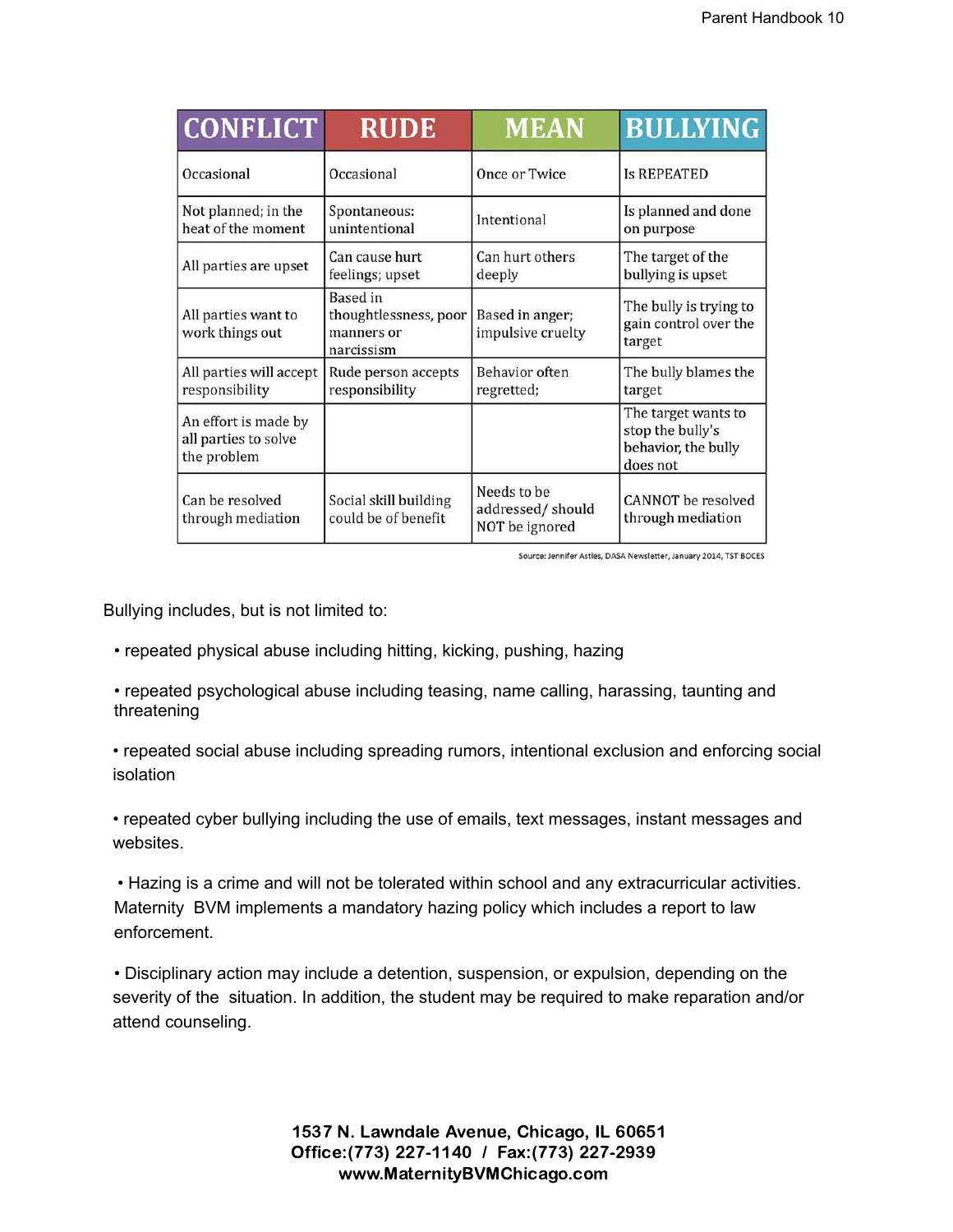# **SCHOOL PROPERTY**

• **Desks, lockers and other school furniture** - Each student is responsible for keeping his/her desk in good order. Defacing desks or other furniture by writing, scratching, or carving on them warrants a fee to be paid for the damage.

• **Books/Folders/Teacher Supplies** - Whether the property of the school or the student, must be kept in good condition. Students who mark school books will be assessed a \$20 fee to pay for the damage. This also applies to classroom library books/leveled readers. Doodling on textbooks or workbooks is not permitted. Book covers bought by the families are to be used to protect textbooks. Neatness and proper care of items are essential; otherwise, students will be held responsible. \$5 will be charged for replacing a blue folder.

• **Technology equipment (i.e. computers, printers, cameras, etc.)** – Students are responsible for any damages to equipment that is incurred due to negligence, horseplay, or any other means that are not due to technical failure-\$100 fine will be marked on FACTS. Students are to be respectful of all equipment throughout the school and computer lab. Students shall make the teacher aware of any problems with equipment.

• **Vandalism** - Any damage done to school property will require \$20 payment for repair or replacement.

• **Chewing Gum** - Chewing gum in and on school premises is forbidden at all times.

# **SEARCH AND SEIZURE**

# **OFFICE OF CATHOLIC SCHOOLS' EDUCATION POLICY**

School personnel are charged with protecting the health and safety of all students. Fulfillment of these duties may conflict with a student's right to and need for privacy. The interest of individual students in securing personal privacy must be balanced against the interest of society in protecting students against disruptive or illegal conduct.

While lockers, desks, and other storage areas are provided to students by the school, the school retains control and access to all lockers, desks, and other storage areas. These areas are assigned to students for their use on the condition that they will be used in a manner consistent with the law and school rules. School personnel may conduct inspections of these areas at any time, with or without the student present, in order to fulfill their responsibility of maintaining proper safety, control, and management of the school.

# **SEARCHES OF SCHOOL PROPERTY**

All property of the school, including students' desks and lockers, as well as their contents may be searched or inspected at any time without notice. Authorized school personnel have an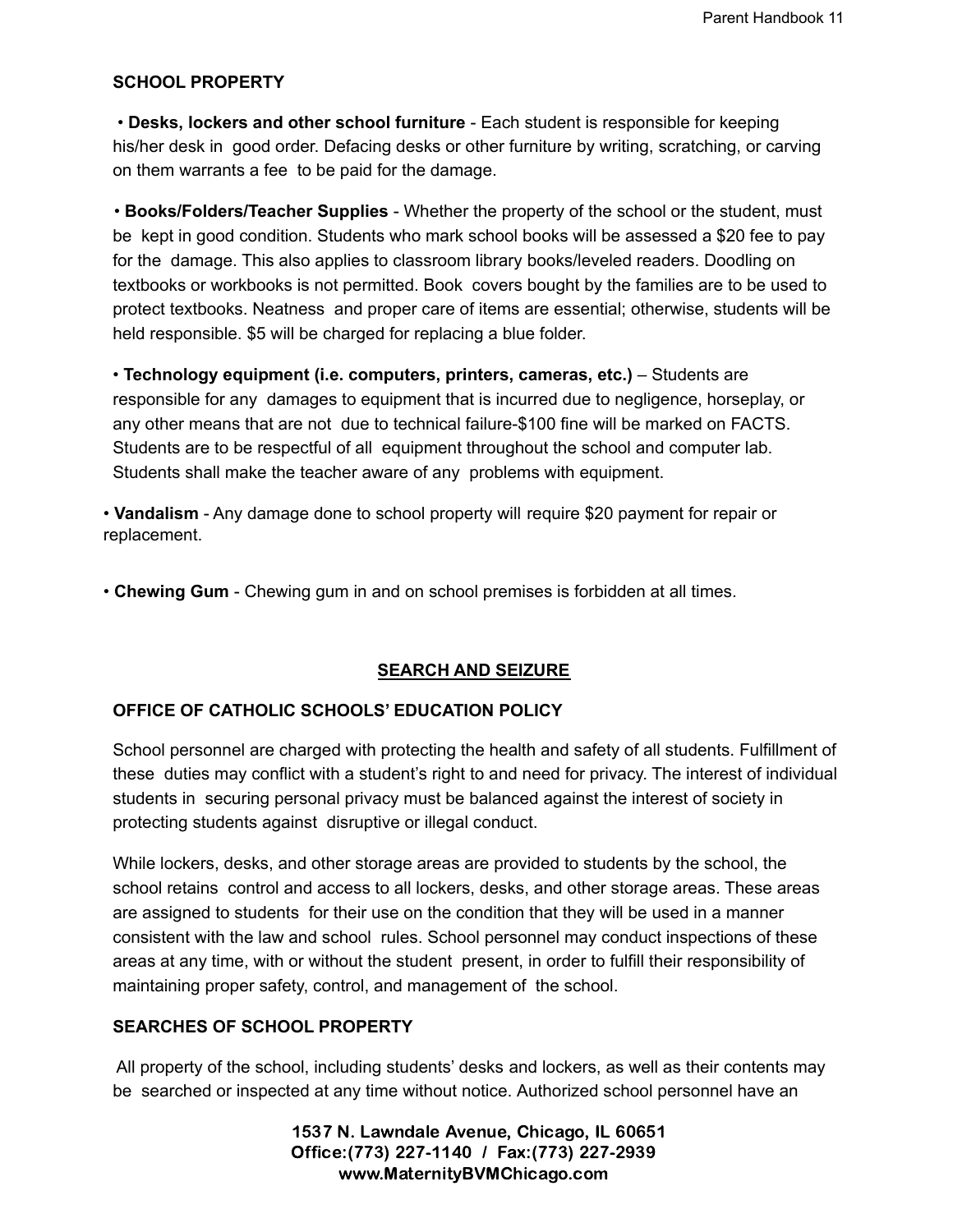unrestricted right to search these structures as well as any containers, book bags, purses, or articles of clothing that are left unattended on school property.

# **SEARCHES OF STUDENT'S PERSON AND PERSONAL PROPERTY**

The search of a student's person or personal property currently being carried is permissible when there is any suspicion that the student may be carrying contraband. Contraband, for purposes here, shall be defined as any weapon, illegal drug paraphernalia, or other item, which may be considered harmful to self or others, the possession of which is prohibited by law or by school policy.

# **CONDUCTING THE SEARCH**

• The Principal must always have another school authority present when a search is conducted. Where possible, one person must be of the same gender as the student.

• If a weapon or other substance is suspected, the school shall contact the local police department immediately.

• If a weapon or illegal drug is actually seized, the school authority must contact the local police department to report the incident and secure the contraband until the police arrive.

• Appropriate parents/guardians must be informed of the situation as soon as possible.

• If a student refuses to voluntarily empty pockets, or to open his/her book bag or purse, the student should be detained under supervision until parents are contacted and they have arrived.

# **SEXUAL HARASSMENT**

Sexual harassment by one employee of another, by an employee of a student, by a student of an employee, or by one student of another is unacceptable conduct. Employees or students who engage in any type of sexual harassment will be subject to appropriate discipline, including suspension and/ or dismissal, as outlined in the school discipline policy. Retaliation in any form against an employee or student who exercises his or her right to make a complaint under this policy is strictly prohibited, and will itself be cause for appropriate disciplinary action. Any employee or student who knowingly makes false charges against an employee or a student in an attempt to demean, harass, abuse, or embarrass that individual shall be subject to the sanctions for misconduct set forth above.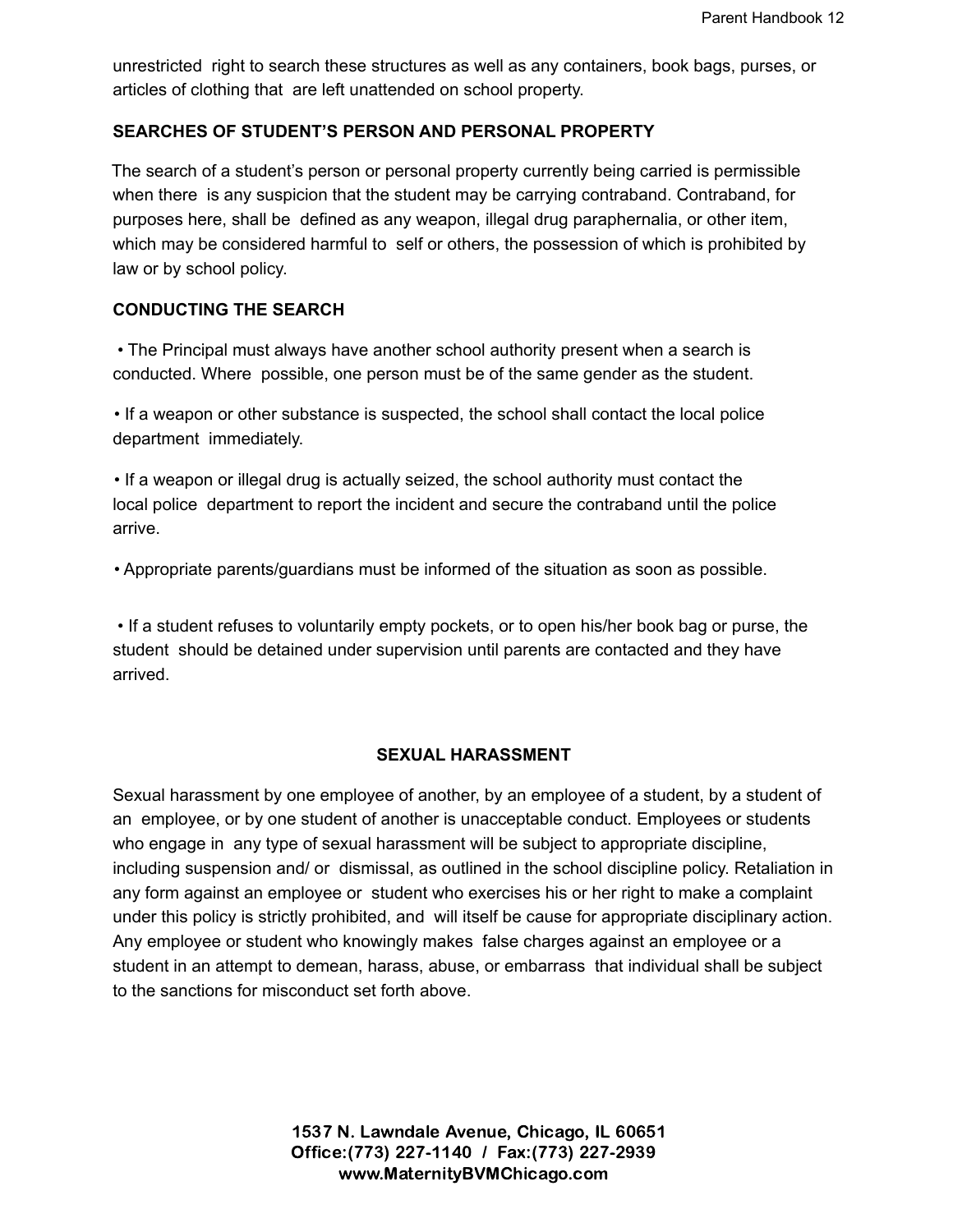Examples of sexual harassment may include but are not limited to the following:

• Unwanted and unnecessary physical sexual contact

• Offensive sexual remarks, including unwelcome comments about appearance, obscene jokes, or the inappropriate use of sexually explicit language

- The display of sexually suggestive objects or pictures
- Uninvited letters or notes of a sexual nature, graffiti of a sexual nature
- Name-calling of a sexual nature
- Suggestive or insulting sounds of a sexual nature (such as whistling) and obscene

gestures

• Threatening adverse actions if sexual favors are not granted

• Promising preferential treatment in return for sexual favors The School will determine the facts regarding all allegations of sexual harassment in as prompt and confidential a manner as possible and will take appropriate corrective action when warranted.

#### **GRIEVANCE PROCEDURE**

As in all human relations, occasions will arise when some differences of opinion may come between the school, a teacher, and a parent. Any such differences concerning classroom business must be first dealt with in a meeting between the parent and the teacher. The Principal will be available to discuss matters after a prior parent-teacher contact has been made. Parents are highly encouraged to discuss any school

concern with the Principal. All grievances must be handled in a positive, professional manner in order to ensure a successful outcome. Any communication that is deemed inappropriate will not be returned until the party approaches the situation in a positive and professional manner

#### **CHANGE OF ADDRESS, PHONE NUMBER, EMAIL**

For the safety of children, parents are to notify the school office as soon as they have a change of address, email address, home phone number, and/or emergency phone number. If a home phone is disconnected, please notify the school office with another number that can be called in an emergency. If the phone is reconnected, please send the new number to the school office immediately. Changes in phone numbers or addresses should be sent to the school office in writing. It is recommended that you provide the school with a current cell phone number and email address. School Emergency forms must be completed and submitted to the school office on the first day of school.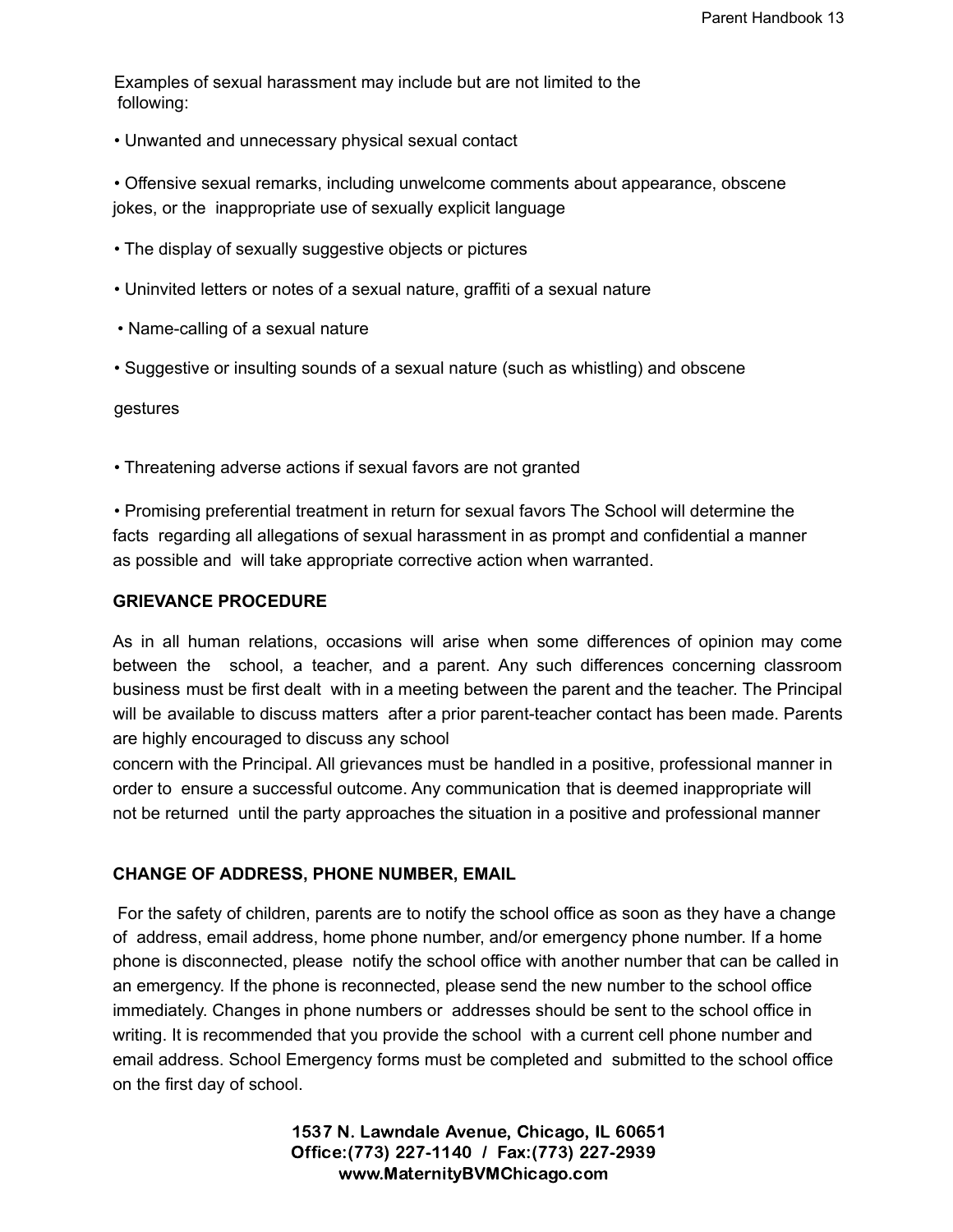# **SCHOOL RECORDS**

School records are kept confidential. Parents have a right to inspect and review permanent educational records. A parent who wishes to do so should contact the principal to set up an appointment to view records. The Principal will respond to each request and be present during the inspection of such records.

#### **CHILD ABUSE AND NEGLECT REPORTING**

Under Illinois law, school personnel including teachers, aides, secretary, administrators and nurses are required to report suspected physical or sexual abuse and neglect. Neglect may include failure to provide necessary food, shelter, medical care, and school attendance. Reports are made to the Department of Children and Family Services. Persons from their department must follow up the call by visiting the child's home. If requested, they will be given permission to speak with the child at school.

# **WELLNESS POLICY**

Maternity BVM School will make every effort to provide nutritious and appealing foods and beverages, such as fruits, vegetables, low-fat dairy foods and whole grains whenever food is sold or offered at school. The school will ensure meals, at a minimum, meet the nutrition requirements and regulations of The National School Lunch Program. Food and beverages that are sold at school-sponsored fundraisers will be closely monitored, ensuring they are consistent with the nutritional goals of the wellness policy. Meal periods will be scheduled at appropriate times with adequate time for students to eat. Food or beverages will not be withheld as a punishment. Food personnel will have adequate pre-service training. Food providers will share information about nutritional content of school meals with school families and school staff. Anyone may view school menus, nutrition, and allergen information on FSP's website (www.fspro.com). Click on menus and click on our school name and the menu for each month will be listed. All food preparation will be completed in areas restricted to authorized personnel.

# **NUTRITION EDUCATION POLICY**

Maternity BVM School will make every effort to meet nutrition education goals. Children will be offered interdisciplinary nutrition education. Parents will be provided with information to assist them in providing a healthy diet for their children during daily meals. Parents and teachers will be provided with a list of ideas for healthy party foods for classroom celebrations.

# **PHYSICAL EDUCATION POLICY**

Students in grades preschool through grade eight will have the opportunity and support to be physically active on a regular basis while in school. Each student will participate in a physical education program. Students will be offered a supervised outdoor recess period daily as long as the combined temperature and wind chill factor are at 30 degrees or above. Physical education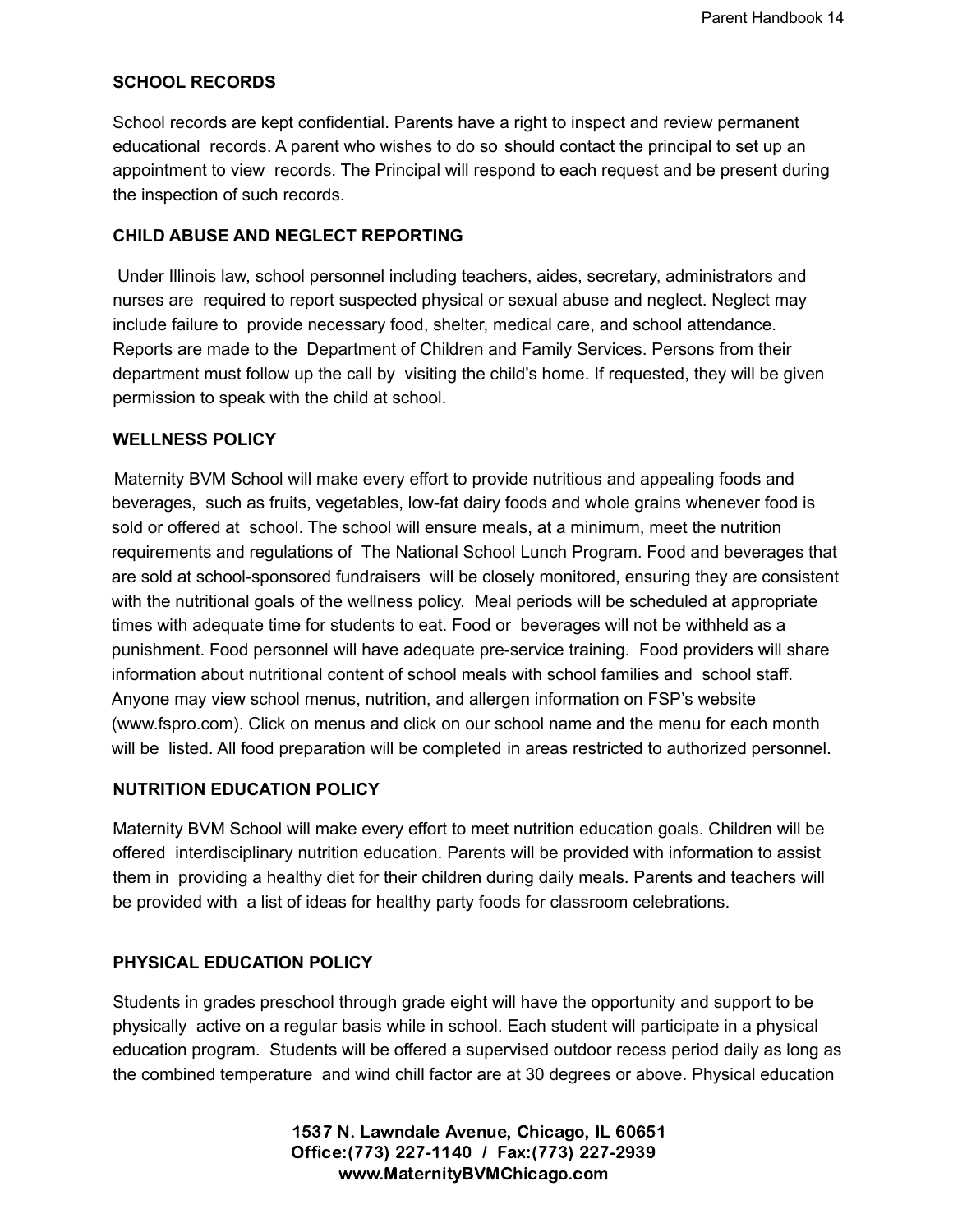will not be withheld as a class punishment. Students will have the opportunity to participate in extracurricular sports programs. Maternity BVM School will work with the community to create a safe and supportive environment for students walking or biking to school. To be excused from Physical Education, a written request from the parent is required. In cases of frequent or prolonged absences from Physical Education classes, the school requires a written recommendation from a physician. In order to resume physical education classes after a prolonged or serious injury, a release from the doctor is necessary.

# **GENERAL HEALTH**

If your child is ill, please do not send him/her to school. Symptoms such as sore throat, cough, skin rash, vomiting, diarrhea, \*Covid symptoms, or temperatures of 100 degrees or more may be indications of an oncoming illness. A child with a temperature of 100 degrees or more must remain out of school until it has been normal (approximately 98.6) for **24 hours without medication.** A parent must report the illness to the school office, especially if it is a positive Covid test for proper quarantine/reporting can be done. When sending the child back to school, do so with a note explaining the absence. A doctor's release must be provided for any child who has had a communicable illness or an absence of two or more days. \*If Covid related illness, Archdiocese/state/city guidelines will be followed.

#### **EMERGENCY**

In the event of an accident or serious illness during the day, the school will notify the child's parents immediately or provide emergency care until the parents or medical authorities assume responsibility. Each child must have an individual emergency contact on file in the office. An updated emergency form must be turned in each year before the first day of school. Any subsequent changes during the year, e.g. telephone number or health problems, should be reported to the school office immediately. Special health problems (asthma, epilepsy, diabetes, allergies, heart conditions, physical disabilities, etc.) should be noted on the Registration forms. This information may be of utmost importance in dealing with emergencies.

# **IMMUNIZATIONS AND PHYSICAL EXAMINATIONS / HEALTH RECORDS**

State law requires that children be immunized against measles, mumps, rubella (German measles), polio, whooping cough, diphtheria, varicella (chicken pox) and tetanus before beginning school. State Law also requires an up-to-date physical examination be provided to the school for each child entering preschool, kindergarten, sixth grade, and all new students unless the records from previous schools are transferred. Physicals for these students must be completed and submitted to the office or, by law; they are to be excluded from school on October 15th. If immunizations are not completed by October 15th, a note from the physician with a schedule for completion will be accepted with a completed physical form.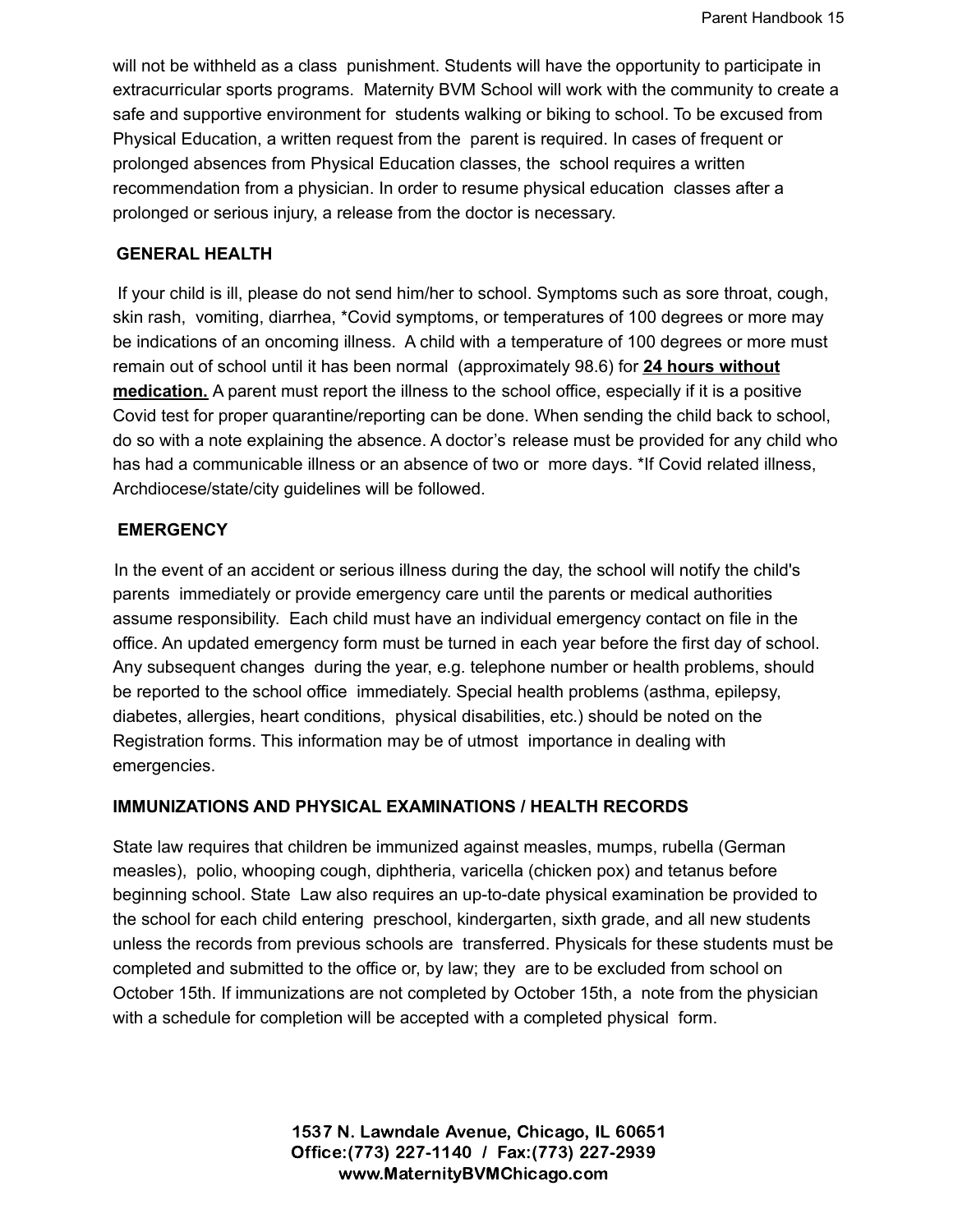# **DENTAL PROGRAM**

At least once during the school year, each child is encouraged to submit a completed dental form signed by the family dentist. Forms are sent home in the summer family packet and are available upon request at the school office. By state law, as of 2004, students entering kindergarten, second and sixth grades must have a completed dental form on file no later than May 1st.

#### **VISION AND HEARING SCREENING**

Vision Screening will be done, as mandated, for children in grades Preschool, K,1, 2, 3, and 8. Vision Screening is not a substitute for a complete eye and vision evaluation by an eye doctor. Your child is not required to undergo this vision screening if an optometrist or ophthalmologist has completed and signed a report form indicating that an examination has been administered within the previous 12 months and that evaluation is on file at the school. Also, mandated Hearing Screening will take place in K-8th. Children in any grade level will be screened at the request of a teacher.

# **VISION EXAMINATION**

All children entering Kindergarten or entering an Illinois school for the first time are required by the state to have a comprehensive vision exam by an optometrist or ophthalmologist by October 15th.

#### **ADMINISTRATION OF MEDICATION IN SCHOOL**

The office staff will dispense medication when necessary only with a DOCTOR'S WRITTEN ORDER. THIS INCLUDES PRESCRIPTION AND OVER-THE COUNTER MEDICATION. Over-the-counter medications such as cough drops, Tylenol or other similar pain relievers, cold medicines, etc. all need a doctor's written order.

When approved medication will be given, the following is required:

• A signed Medication Authorization Form must be on file in the office for the medication. A parent and the prescribing physician must sign this, and it must be approved by the principal.

- This form must be updated at the beginning of every school year.
- All medicine MUST be in the original bottle labeled with the child's name, dose, and instructions.
- All approved medications will be locked in the school's office.
- It is the child's responsibility to go to the nurse at the correct time.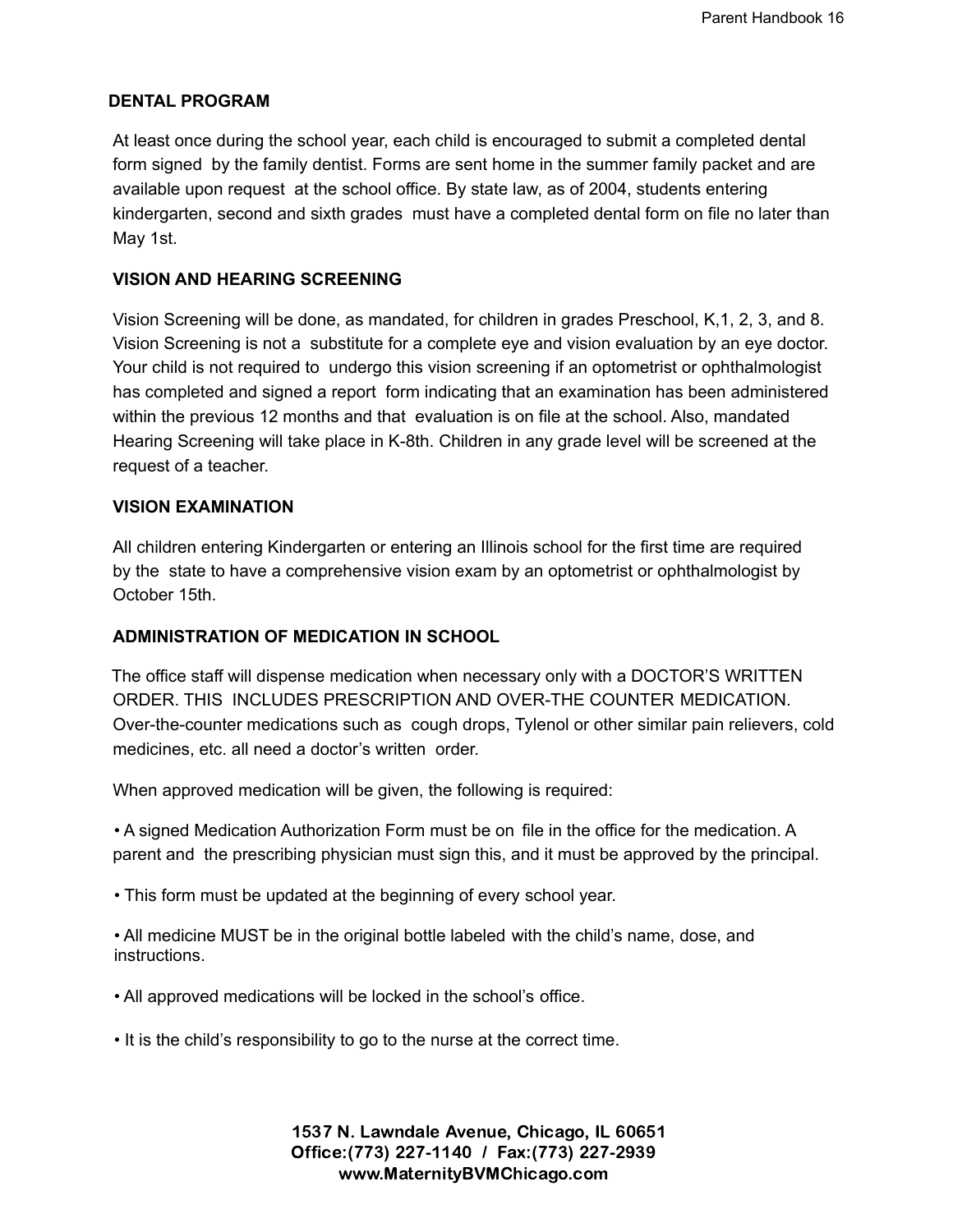These guidelines are in conformance with the Archdiocese of Chicago Office of Catholic **Schools** 

An inhaler may be carried by a child with a DOCTOR'S ORDER FOR SELF-ADMINISTRATION. NO OTHER MEDICATIONS MAY BE CARRIED BY A STUDENT DURING THE SCHOOL DAY.

## **FOOD ALLERGIES**

Any child with severe food allergies should have a 'Food Allergy Action Plan' filled out by a physician. This information will be shared with the child's teacher.

Any allergy medications will be kept in the nurse's office unless specified by a physician.

Parents are encouraged to send in 'safe snacks' for their child to use at school parties and unexpected school events. Parents should provide a complete list of foods and ingredients to avoid.

A parent is responsible to educate their child concerning their allergy and emphasize the foods that cause the symptoms.

Children with severe food allergies will be provided a safe place to eat lunch. Classmates will be instructed about the student's food allergies with the permission of the child's parents.

# **DENTAL / MEDICAL APPOINTMENTS**

If possible, doctor and dental appointments should be avoided during school hours. Should such an appointment be necessary, the student must present a written notice from the parent to the teacher. The parent must sign the student "out" and "in" at the school office.

#### **Lice Policy**

Students diagnosed with live head lice do not need to be sent home early from school; they can go home at the end of the day, be treated, and return to class after appropriate treatment has begun. Nits may persist after treatment, but successful treatment should kill crawling lice.

Head lice can be a nuisance but they have not been shown to spread disease. Personal hygiene or cleanliness in the home or school has nothing to do with getting head lice.

Both the American Academy of Pediatrics (AAP) and the National Association of School Nurses (NASN) advocate that "no-nit" policies should be discontinued. "No-nit" policies that require a child to be free of nits before they can return to schools should be discontinued for the following reasons: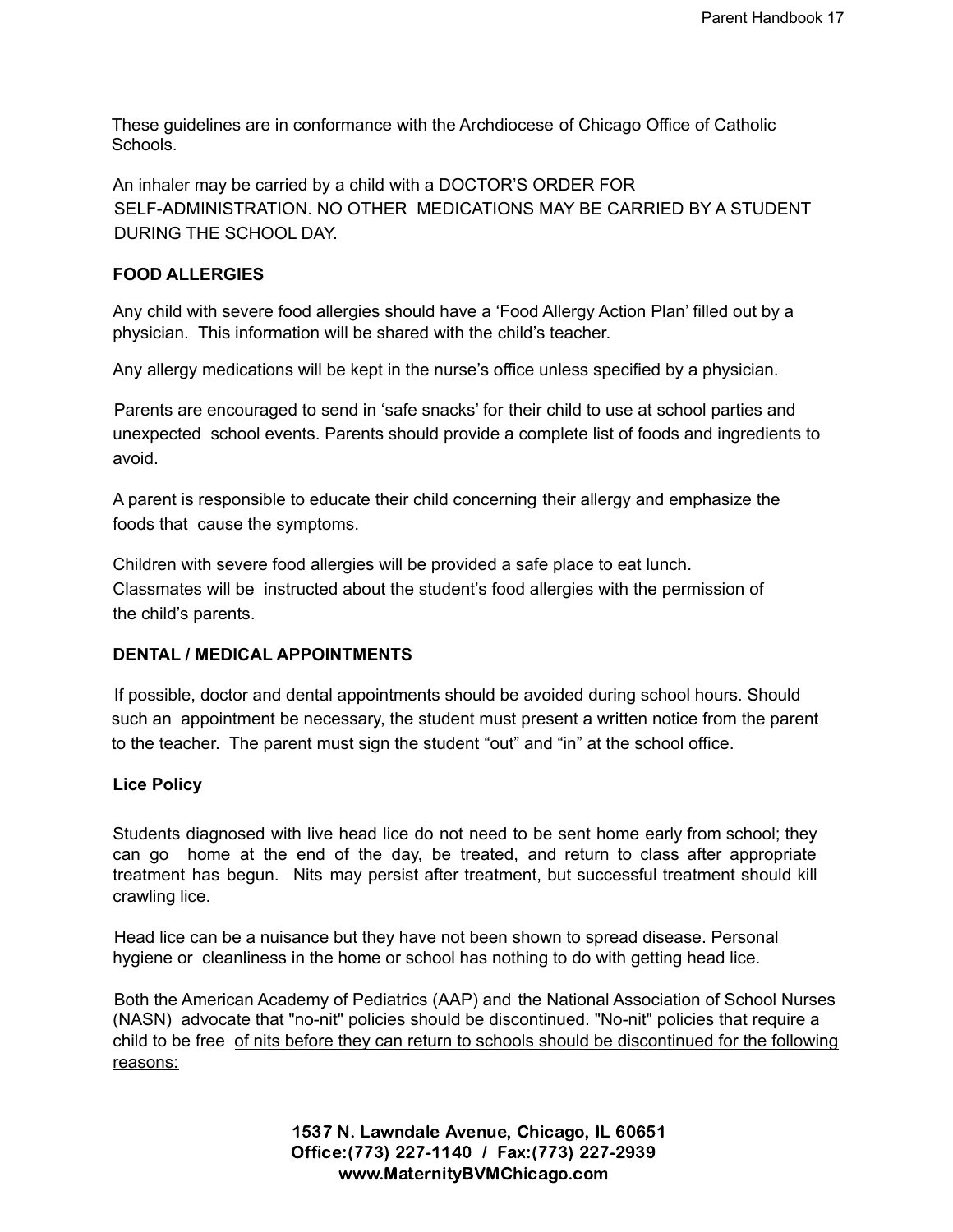∙ Many nits are more than ¼ inch from the scalp. Such nits are usually not viable and very unlikely to hatch to become crawling lice, or may in fact be empty shells, also known as 'casings'. ∙ Nits are cemented to hair shafts and are very unlikely to be transferred successfully to other people.

- ∙ The burden of unnecessary absenteeism to the students, families and communities far outweighs the risks associated with head lice.
- ∙ Misdiagnosis of nits is very common during nit checks conducted by nonmedical personnel.

# **BUILDING SECURITY/VISITORS**

All doors of the school building will be locked during the school day. The school building is equipped with a doorbell and monitored by the person in the front office. All parents and visitors to the school must use the security doorbell. Upon admittance, one must check in at the office. All school visitors must register with the office and receive a visitor pass before proceeding to any other area of the building. Regular volunteers should sign the provided clipboard before going to the area for service. Any article dropped off by a parent or designated person must be left in the office area.

It is important that no adult or student let any person into the building. This will be the sole responsibility of the person monitoring the door. When a person is admitted into the building, he/she must check in at the office and is **NEVER** allowed to go to a child's classroom/lunchroom/other school area, unless otherwise advised by the principal or secretary. The person must also leave school immediately after drop off and after checking out with the office.

#### **TECHNOLOGY**

REGULATIONS FOR STUDENT ACCEPTABLE USE OF MATERNITY B.V.M. SCHOOL TECHNOLOGY RESOURCES SET FORTH BY THE ARCHDIOCESE OF CHICAGO:

#### **PURPOSE**

Maternity BVM School provides technology resources to its students and staff for educational and administrative purposes. The goal in providing these resources is to promote educational excellence in Incarnation School by facilitating resource sharing, innovation and communication with the support and supervision of parents, teachers, and support staff. The use of these technology resources is a privilege, not a right. With access to computers and people all over the world comes the potential availability of material that may not be considered to be of educational value in the context of the school setting. Incarnation School firmly believes that the value of information, interaction, and research capabilities available outweighs the possibility that users may obtain material that is not consistent with the educational goals of the school.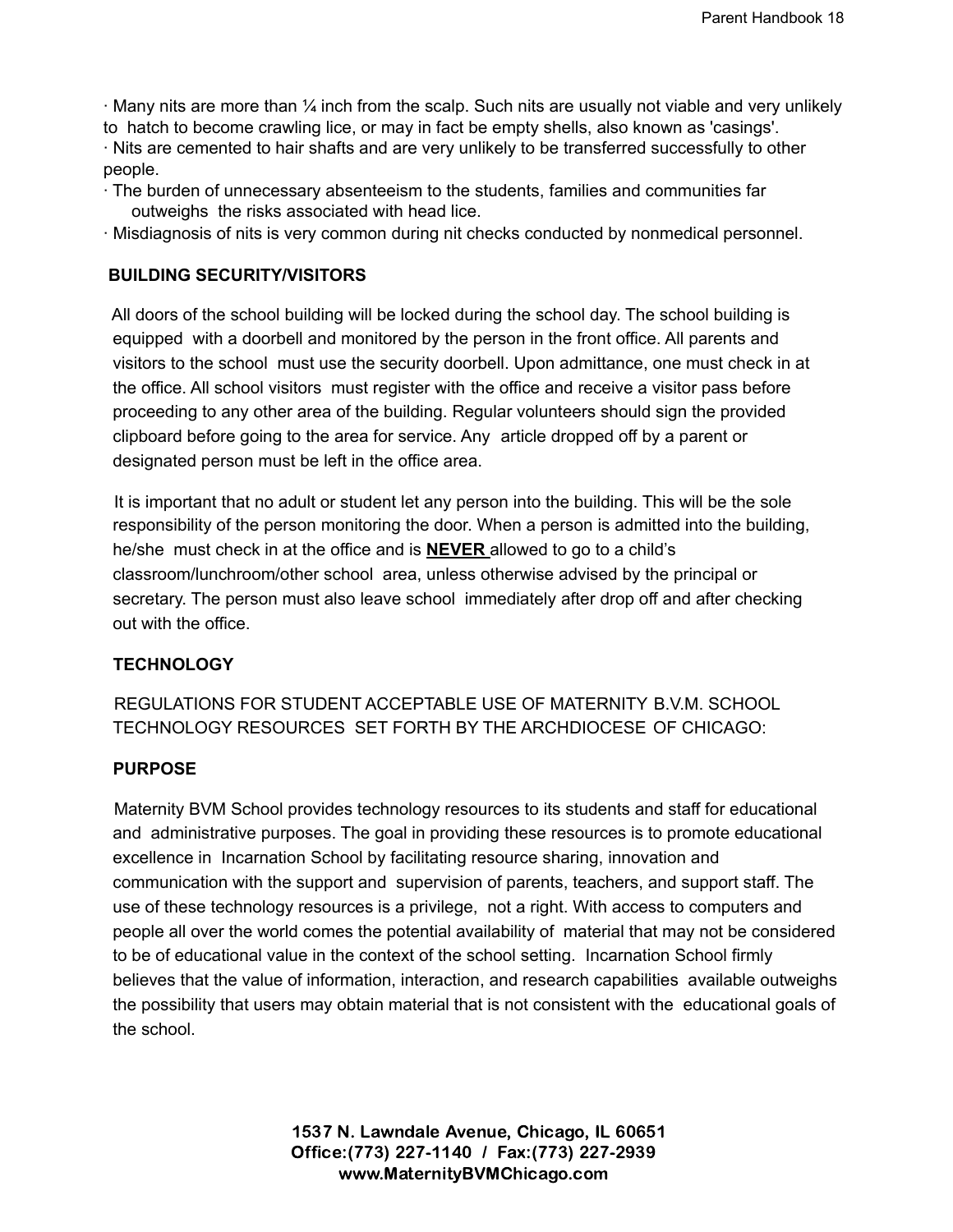Proper behavior, as it relates to the use of computers, is no different from proper behavior in all other aspects of Maternity BVM School activities. All users are expected to use the computers and computer networks in a responsible, ethical, and polite manner. This document is intended to clarify these expectations as they apply to computer and network usage. Students are given school email addresses and any improper use of the email address associated with the school shall be subject to disciplinary actions.

# **1. USE OF Maternity B.V.M. SCHOOL'S TECHNOLOGY RESOURCES**

It is the policy of Maternity B.V.M. School to:

• Prevent user access or transmission of, over its computers and computer network, inappropriate material via Internet, electronic mail, webcams, or other forms of direct electronic communications.

• Prevent unauthorized access and other unlawful online activity.

• Prevent unauthorized online disclosure, use, or dissemination of personal identification of minors

# **Uses of the Maternity B.V.M. School Technology Resources that are prohibited include but are not limited to:**

• Violating students' rights to privacy/confidentiality, or unauthorized disclosure, use, and dissemination of personal identification information.

• Attempting any unauthorized access, including so-called 'hacking' of any computer system.

• Downloading unacceptable materials.

• Re-posting personal communication without the author's prior consent.

• Violating copyright law.

• Using the school's technology resources for financial gain, credit card fraud, and electronic forgery, other illegal activity, and political purposes.

• Downloading, installing, or storing software on a school computer without the approval of appropriate school personnel.

• Changing or attempting to alter any configuration, program, or password on any computer or system.

• Using a school computer without knowledge/approval of school personnel responsible for the computer.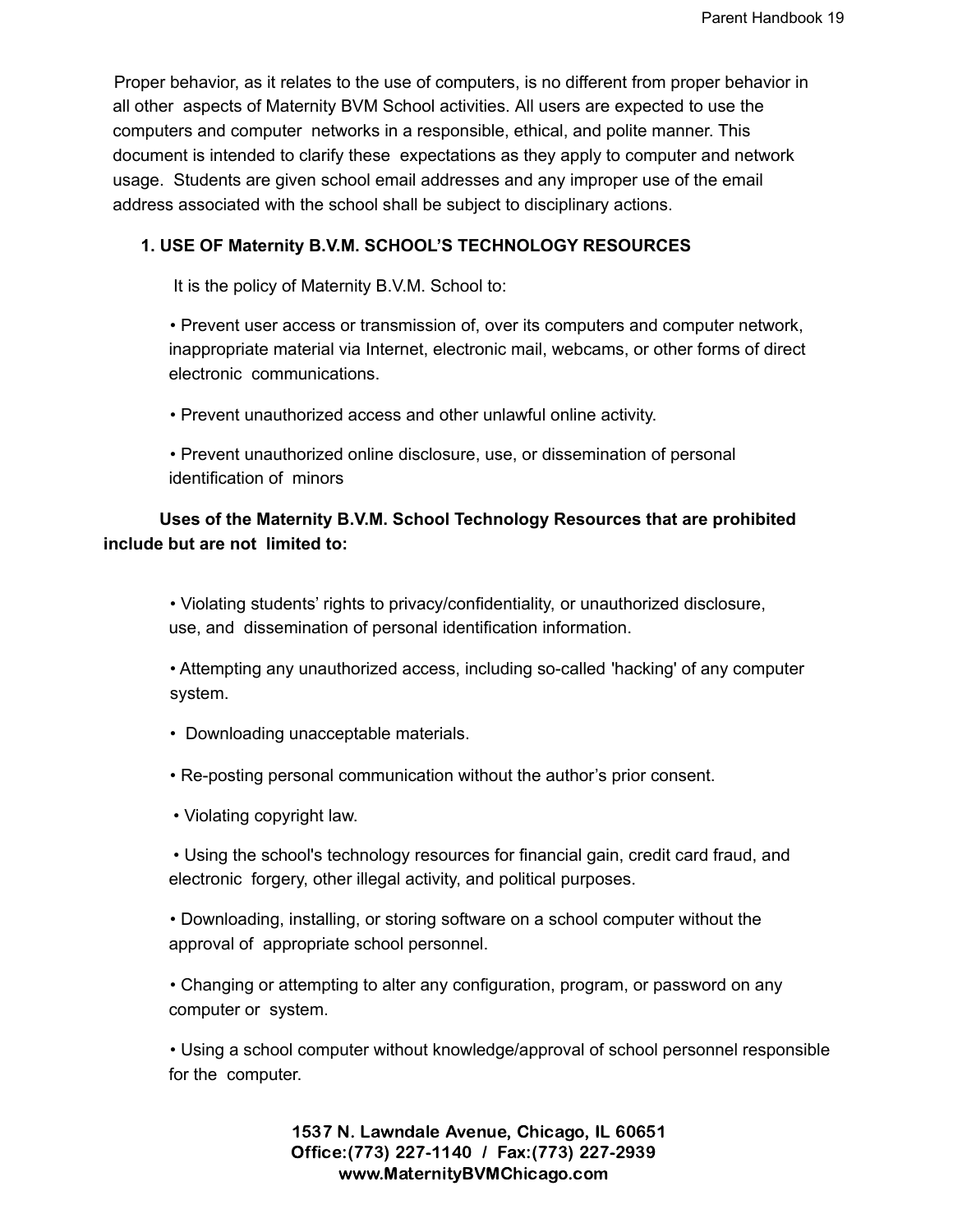- Using inappropriate language, pictures, and gestures in any form on the Internet.
- Using the Internet for entertainment or a limited self-discovery function.
- Cyber-bullying

# **2. CYBER-BULLYING**

Cyber-bullying is "the use of information and communication technologies to support deliberate, repeated, and hostile behavior by an individual or group that is intended to harm others".

Maternity BVM School, along with support from parents, will educate age-appropriate students in safe and responsible use of social networking websites and other means of communication on the Internet.

# **3. GENERAL INFORMATION**

The Internet, a worldwide telecommunications network that allows millions of computers to exchange information, is accessible to students. The school has the right to place reasonable restrictions on the material accessed or posted throughout its system.

The school provides Internet access to students to facilitate resource sharing, innovation, and communication. Information gathered from the Internet is viewed in the same manner as other reference material in the school. Such resources enhance the learning environment. School personnel provide guidance to the student in Internet use and monitor the program to the best of their ability as a regular instructional activity. Controlling all materials on a global network is impossible, and an industrious user may discover inappropriate information or perform inappropriate actions in spite of adult supervision. Therefore, we encourage parents to have frank discussions with their children about Catholic Christian values and how those beliefs should guide student activities while using the Internet.

#### **TECHNOLOGY PROTECTION MEASURE**

Refers to a specific technology that blocks or filters Internet access to visual depictions that are:

1. Obscene, as defined in section 1460 of title 18, United States Code.

2. Child pornography, as that term is defined in section 2256 of title 18, United States Code.

3. Harmful to minors means any picture, image, graphic image file, or other visual depiction that,

3.1. Taken as a whole and with respect to minors, appeals to a prurient interest in nudity, sex, or excretion.

3.2. Depicts, describes, or represents, in a patently offensive way with respect to what is suitable for minors, an actual or simulated sexual act or sexual contact, actual or simulated normal or perverted sexual acts, or a lewd exhibition of the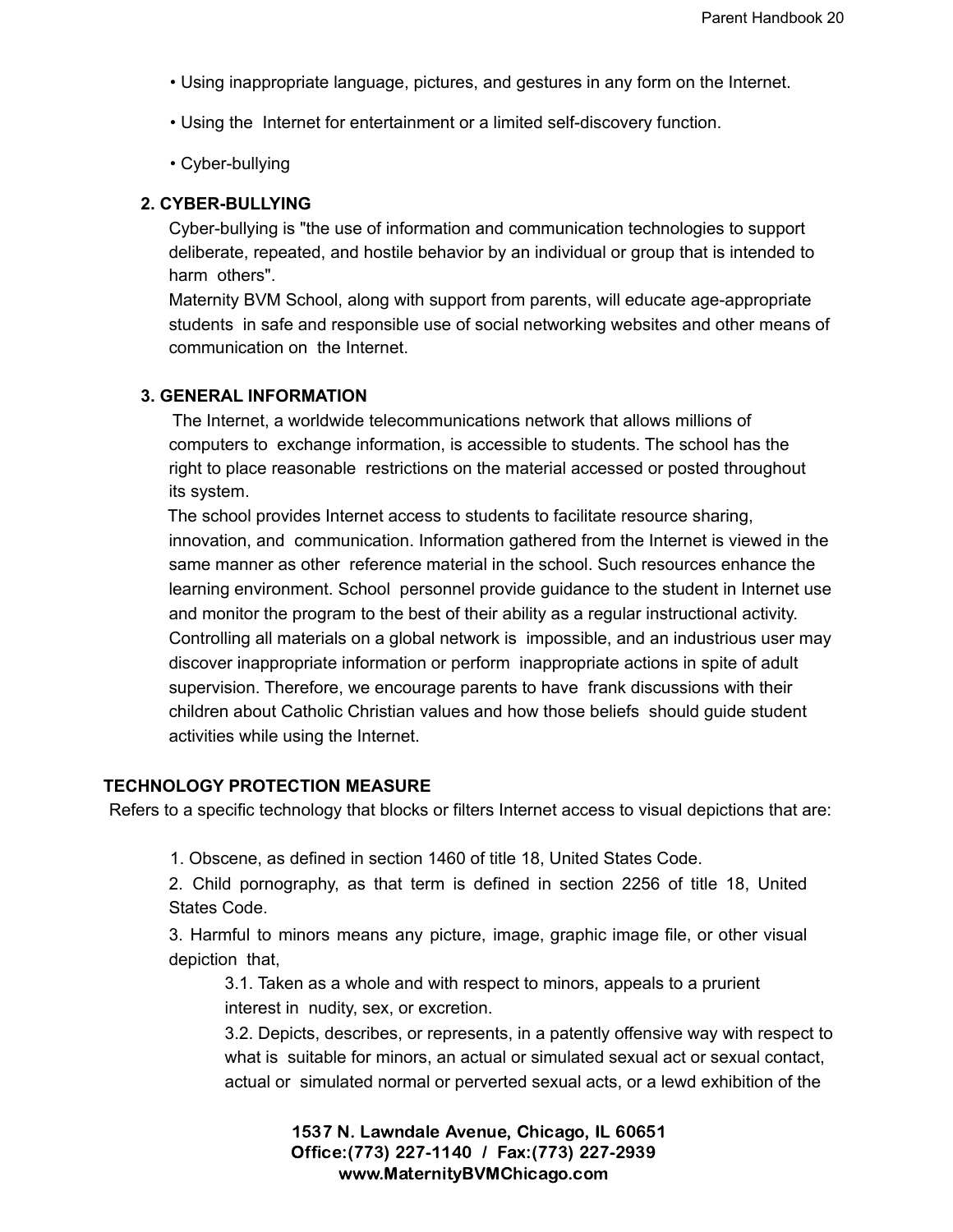genitals.

3.3. Taken as a whole lacks serious literary, artistic, political, or scientific value as to minors.

Maternity B.V.M. School has a Technology Protection Measure in place.

School personnel will:

• To the extent practical, and as required by the Children's Internet Protection Act, apply blocking to visual depictions of material deemed obscene, or to child pornography, or to any material deemed harmful to minors as determined by the school administration.

• Teach proper techniques and standards for Internet participation.

• Guide student access to appropriate areas of the Internet.

• Assure that students understand that misuse of the Internet could result in loss of access privileges.

• Monitor all issues concerning privacy, software policy, copyright laws, and approved/intended use of the school's Internet resource sources.

• Be allowed to disable, subject to administrative supervision, protection measures in the case of bona fide adult research or other lawful purposes.

The student and parent/guardian must sign an Internet use agreement before the student is given access to the school's Internet resources. School personnel or the parent/guardian may withdraw student Internet access at any time.

The school is not responsible for any damages the student may suffer, including the loss of data. The school is not responsible for the accuracy or quality of any information obtained through any school Internet connection.

The school will not be responsible for unauthorized costs incurred by students, nor will the school vouch for the accuracy of information obtained through the Internet, nor will the school be responsible for students' negligence or mistakes.

The parent/guardian is responsible for any damage caused through the student's inappropriate use of the Internet system.

#### **PARENT ACKNOWLEDGMENT**

Before the use of a student's account on the Maternity B.V.M. School technology resources, the parent or guardian of the student must provide written authorization.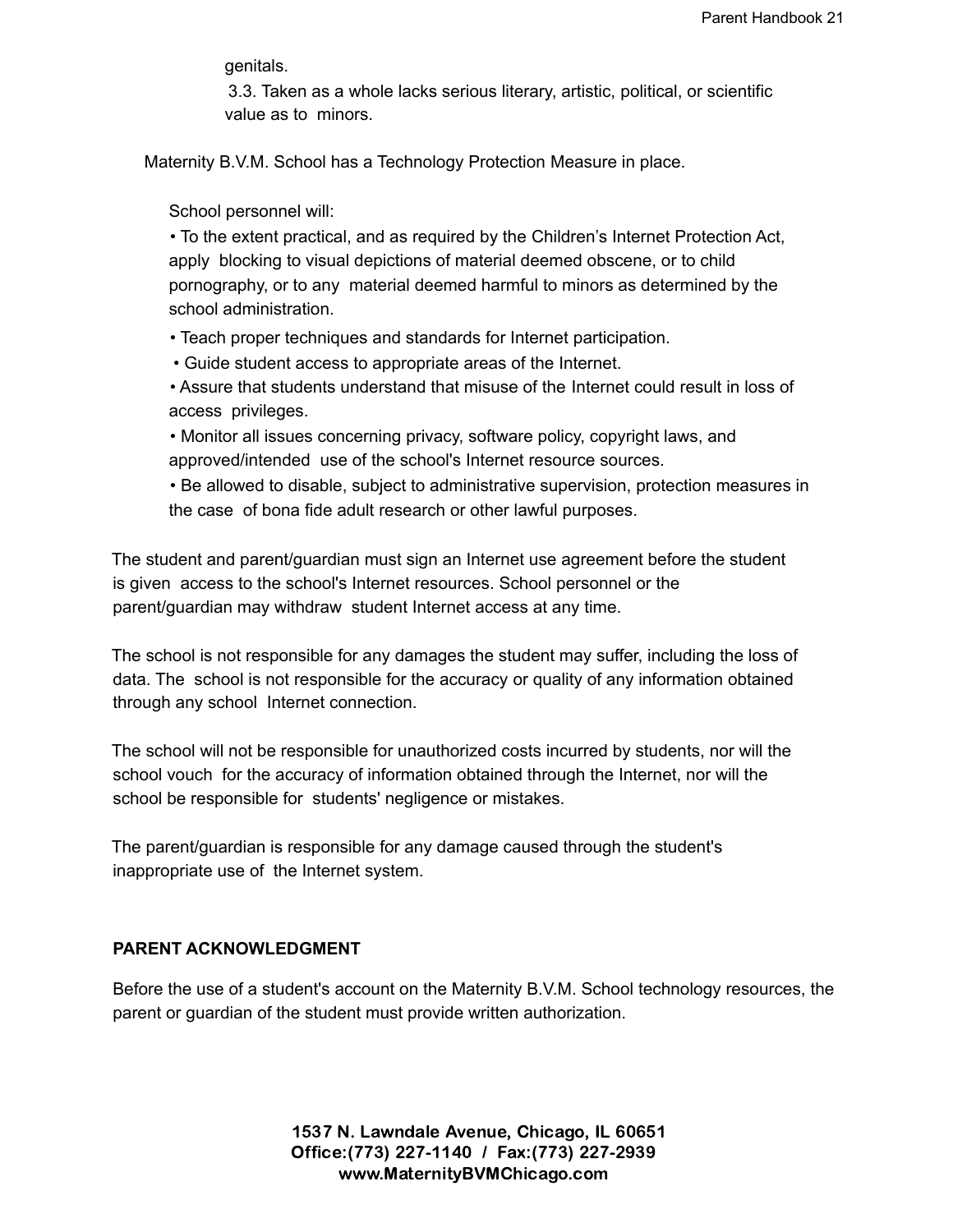## **STUDENT ACKNOWLEDGMENT**

All students who use the Maternity B.V.M. School technology resources shall sign a form acknowledging the requirements of the guidelines on student acceptable use.

# **TECHNOLOGY USE OUTSIDE OF SCHOOL**

Parents/Guardians are primarily responsible for the student's appropriate and ethical use of technology outside of school. However, the inappropriate use of technology outside of school may subject the student to consequences. Inappropriate use of technology may include, but is not limited to, harassment of others, use of the school name, remarks directed to or about teachers and staff, offensive communications, threats, and damages to school loaned technology.

#### **Report Cards/Progress Reports/Parent Conferences**

Report cards will be issued approximately every 12 weeks (each trimester) for students in grades PK through 8. All conferences are virtual and led/scheduled by the homeroom teachers. If a translator is needed and/or administration support, it will be noted during scheduling.

#### **Progress Reports**

Progress reports are issued every mid-trimester to notify parents/guardians of their child's academic performance to date. Students have the opportunity to take corrective action during the balance of the academic quarter in the interests of raising the grade(s). The reports are signed by the parent/guardian and returned to the homeroom teacher. In addition, **a teacher or parent may request a conference whenever needed.**

#### **Service Hours/School Fees**

All families are required to do **10 service hours** during the school year. Various opportunities are available during the school year. Contact the school office to schedule service hours. Examples include chaperoning field trips, school events, and school fundraisers. \$200 for school fees which have to be paid by October 15th. A \$300 fundraising fee is also included throughout the year with multiple fundraising opportunities being available for families.

#### **GRADUATION AND PROMOTION**

A student who fails to maintain an acceptable average in any core subject may be promoted to the next grade level on the condition that he/she has an up to date IEP or an agreed upon service plan. The student will be required to attend the course(s) deemed necessary by the teacher and the principal. A student must pass the State and Federal Constitution tests. Parents of primary grade students will be required to meet with the teacher if promotion or summer school / tutoring programs need to be discussed.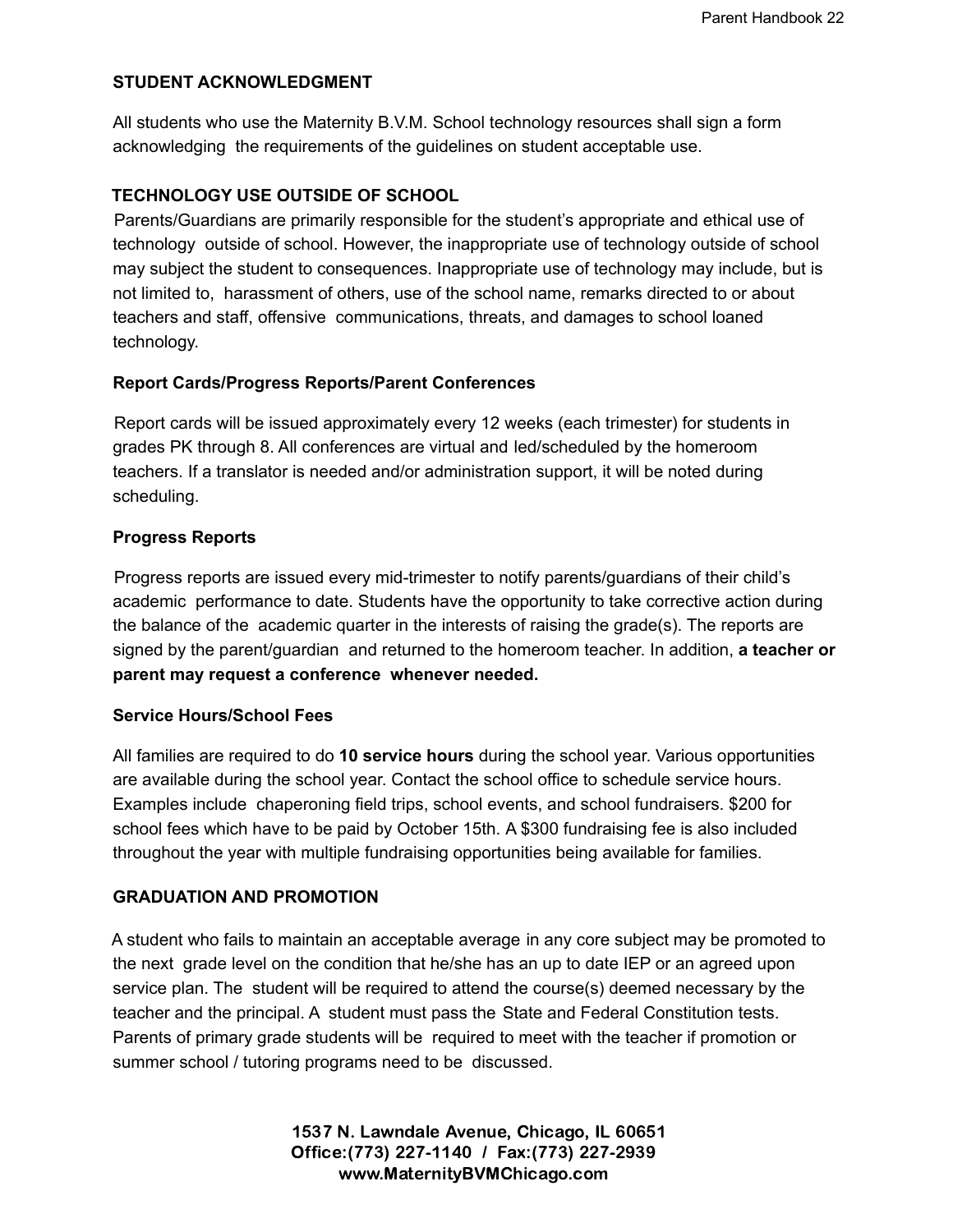When a teacher feels that retention of a student will be beneficial, the teacher will communicate with the parent/guardian as well as the principal several times during the year and discuss with them the student's academic progress. Determining factors in deciding whether to retain a student are level of maturity, age-appropriate responsibility, proficiency in reading and/or basic required skills, and school attendance patterns.

#### **HOMEWORK POLICY**

The purpose of homework is to:

- give students opportunities to practice and reinforce skills
- prepare students for a new topic
- enhance classroom learning

Homework should only consist of research based projects, assignments indicated in curriculum guides, independent or family reading\*, and reviewing for assessments (ex: spelling words, vocabulary, unit assessments, etc.). Each class should provide sufficient in-class time for students to work on these assignments. Teachers can provide additional homework if a parent requests it. Teachers must include what assessments, reviews, and projects they are assigning in their weekly/monthly lesson/unit plans.

\*excluding Reading Logs

**Students who continuously show lack of academic effort and/or are in need of additional academic support may be subject to an individualized homework policy.**

# **Uniform Regulations**

Maternity B.V.M. School establishes a uniform policy for the following reasons:

- $\geq$  To maintain a proper academic environment within the community.
- $\triangleright$  To eliminate superficial competition in dress among students to support the dignity of the individual based on character rather than on appearance.
- $\geq$  To promote good grooming habits and neatness.

Each student's dress and personal appearance should be of such character so as not to disrupt or distract the educational environment of the school community.

# **Uniforms (Regular)**

# **Girls PK-8**

Blue plaid jumper (PreK-3), Blue plaid skirt (4-8), or blue pants/shorts (preK-8) with a solid color black, brown, or navy belt and red BVM polo **tucked in.**

Girls may wear solid white, black, or navy blue leggings under their jumpers/skirts in winter.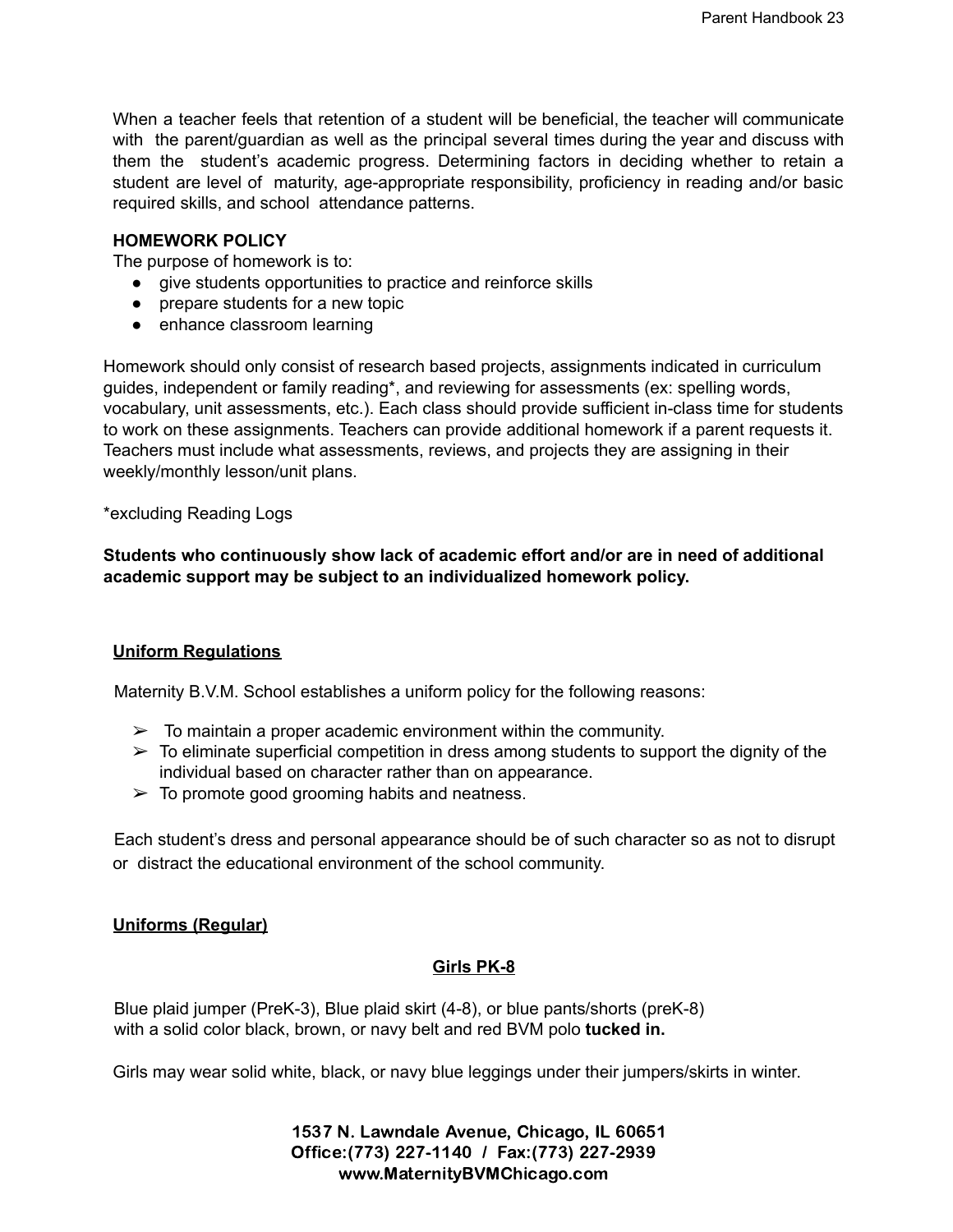Girls should wear **black dress shoes/ankle boots** (NO HEELS) on regular uniform days. Appropriate socks must also be worn.

Skirts/shorts must be worn at the waistline and may not be pushed down the hips or rolled at the waist. Skirts, shorts and jumpers 2 inches from the knee.

# **Boys PK-8**

Navy blue dress pants and a **tucked in** red B.V.M. shirt with a solid color black, brown, or navy belt. Boys may also wear navy blue dress shorts weather permitting. Boys must wear **solid black dress shoes** on regular uniform days. If they cannot tie their shoes, Velcro shoes are recommended. Pants must be worn at the waistline and may not be pushed down the hips or rolled at the waist. No elastic waist or ankle uniform pants are allowed in grades 4th-8th.

#### **General Policies**

Sweaters are optional for both boys and girls, but if worn, they must wear their Maternity B.V.M. logo on them. Other types of sweaters or jackets are not permitted in the classroom. Sweaters should be labeled with the student's name. School polos/gym shirts should be worn under their sweaters at all times.

Undershirts must be solid white, red, or navy blue.

Rain boots/snow boots and boots above the ankle may be worn to school when the weather permits but children need to change their shoes upon entering the building.

#### **Gym Uniform**

The gym uniform consists of a t-shirt (short and long sleeved), shorts and sweatpants , each imprinted with the school name. The complete gym uniform may be purchased from the school. They must hit the knee and be loose fitting.

#### **General Uniform Rules**

Uniform and gym clothes should be labeled for identification. All clothing must be well kept, clean, and replaced as needed.

#### **Jewelry/Make-Up/Nail Polish**

Students may not wear more than one ring. Students may wear one bracelet that is religious. The wearing of one religious medal, cross or crucifix is acceptable. No other jewelry is permitted with the sole exception of one small, plain earring in each ear for girls only or small hoop. Nail polish is permitted if it is one solid color and no fake/acrylic nails. Makeup is not permitted. No smart watches, digital watches, or other smart devices can be worn during the school day.

# **Hair**

Hair must be neatly groomed and kept off the collar. Extreme, trendy, and faddish hairstyles and/or colors are not permitted. The following are examples of hairstyles that are not permitted: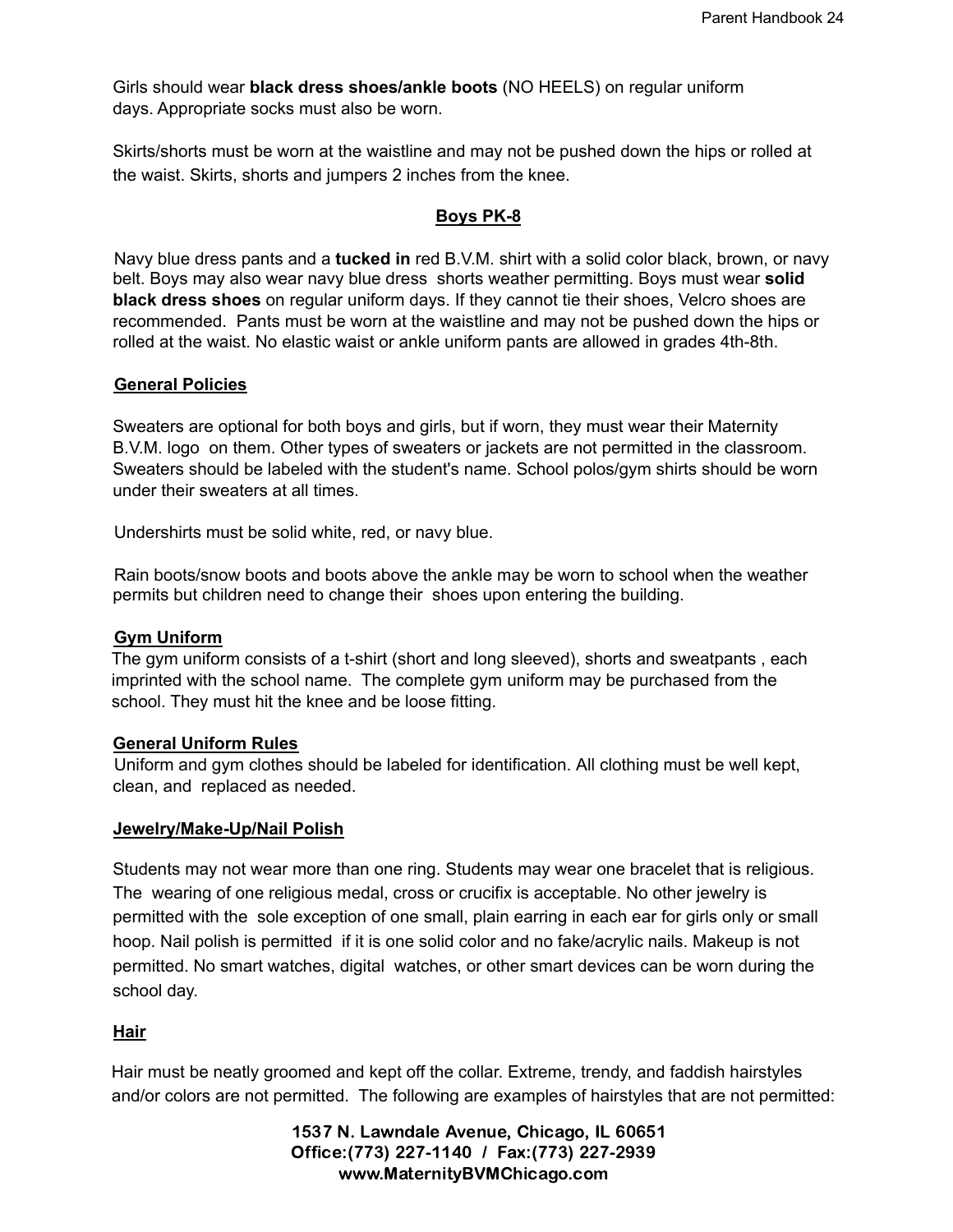mohawks, fohawks, tails, or multi-dyed hair. School staff and administration retain the right to deem as unacceptable, certain hairstyles not fitting the aforementioned criteria. **No facial hair is permitted. Hair bows, headbands, and all other hair accessories must be solid colored. No animal headbands. Hair accessories that are a distraction to learning will be asked to be taken off and placed in a bookbag.**

#### **Consequences for Uniform Code Violations**

Teachers will ensure that students are in compliance with the Uniform Code each day. Students will be verbally reminded if they are out of uniform. They may be asked to change clothing or remove unauthorized items (such as jewelry) or given apparel from the office to wear. Parents or guardians may also be called to bring uniform clothing for a student to wear.

It is assumed that a parent or guardian receiving such a notice will address the matter with their student and ensure that the student is in the appropriate uniform. Neatness, pride in appearance, and compliance with the school's uniform policy are the responsibilities of the student with guidance and encouragement from parents and teachers.

# **Dress Down Days**

No clothing may promote alcohol, drugs, cigarettes or be offensive in any way. Non-uniform shirts may be t-shirts or collar shirts. Tank tops, spaghetti straps, ripped, cropped, or frayed shirts are not allowed to be worn alone. Non-uniform shorts or pants may be denim or other material and must not be frayed or have holes. Cut-offs or frayed hems are not permitted. Pants may not be "sagging" at any time. Skirts, shorts and/or dresses must be knee length. **Flip-flops, strapless sandals, baggy sweatpants, and pajama bottoms are NOT allowed due to gym/recess needs**. All other regular uniform rules apply. Anything students possess or wear must not be contrary to the philosophy of the school or the teachings of the Catholic Church. Decisions on what constitutes inappropriate dress will rest with the administration of the school.

# **Other Regulations**

# **Food and Gum**

Carbonated beverages (soda) are not permitted nor are beverages in glass containers or lunches from fast food restaurants. No sharing of food and any food brought needs to be brought in an individual sized sandwich bag with the understanding that they have to eat their lunch. Unless directed by the classroom teacher, the only area where food, drink or candy may be eaten is in the lunchroom. Gum chewing is never permitted on school property or on field trips. **Students that break this rule will be charged a \$5.00 fine.** We also are not allowing pizza and/or cupcakes for student's birthdays.

# **Arrival and Dismissal**

Maternity BVM is participating in a free breakfast and lunch program this year. All children will receive free breakfast and lunch. Families will not be charged daycare fees after 7:30 A.M. **for**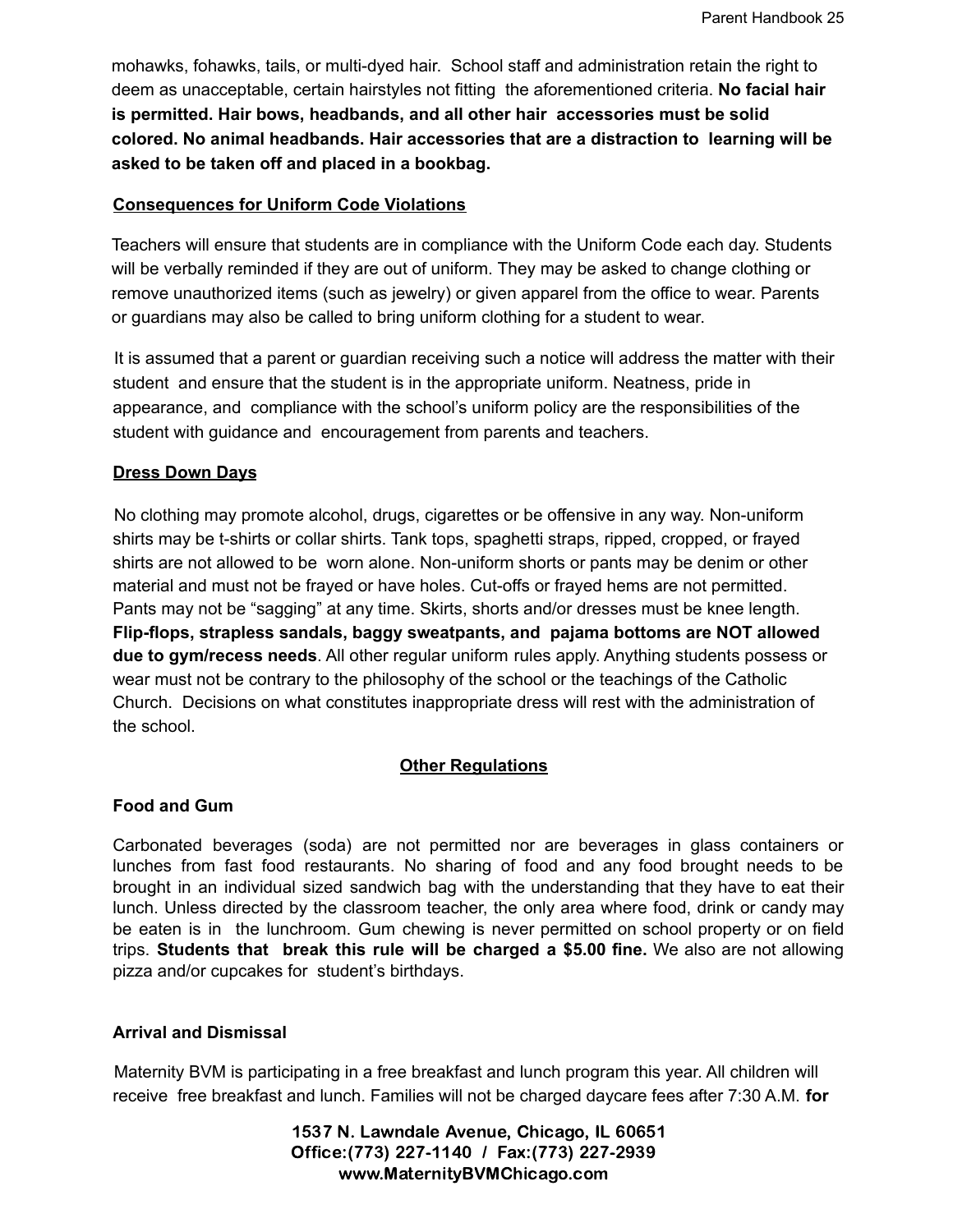**students participating in the free breakfast program**. All students will be admitted into the office building at 7:00 A.M. and will be dismissed at 3:15 P.M. by their homeroom teachers. No supervision is provided outside before 7:45 AM. or after 3:20 P.M. If your child is dropped off early in the morning, please make sure he/she is enrolled in our extended daycare program.

Unless they are coming for breakfast, students should not arrive at school before 7:45 because there is no morning supervision outside. Upon arrival at school, students should go to their assigned classrooms. For the safety of everyone, ball playing and running around are not permitted. The teachers/service squad lead students into the building. Parents/guardians are asked to remain outside behind the black fence and not walk students to their classrooms.

# **Hallways and Stairs**

Students must follow the rules of traffic safety when moving through the building. Disruptive behavior is not allowed on school property or on field trips.

# **Snowballs**

For the safety of all children and adults, snowball throwing will not be allowed on school property or in the immediate area. **Students who break this rule will be fined \$10.00.**

# **Valuables**

No child should bring toys, magazines, comic books, trading cards, sports equipment, radios, money, etc. to school without the expressed permission of the teacher/principal.

# **Cell Phone Policy/Smartwatch Policy**

**Each teacher has a cell phone collection policy in their classrooms. Cell phones are not prohibited during the school day and need to be shut off or kept silent. No smart watches are permitted during school hours.**

#### **Books**

All textbooks must be handled with care. Books should be covered at all times. Any damage to textbooks will be assessed and a fine will be charged according to the amount of damage done. If a textbook is beyond repair or lost, the cost to replace the book must be paid.

# **Communication**

A monthly email newsletter will be sent home with every child in the family via SMORE communication. In addition, some notices and letters will also be sent home in this manner during the week. At times, some notices will be placed on Facebook and emailed home.

Smore communication will be used to contact families via email for any school emergencies and closure. Facebook will be updated for monthly communication.

Teachers will also be communicating via Class Dojo, SeeSaw, and/or other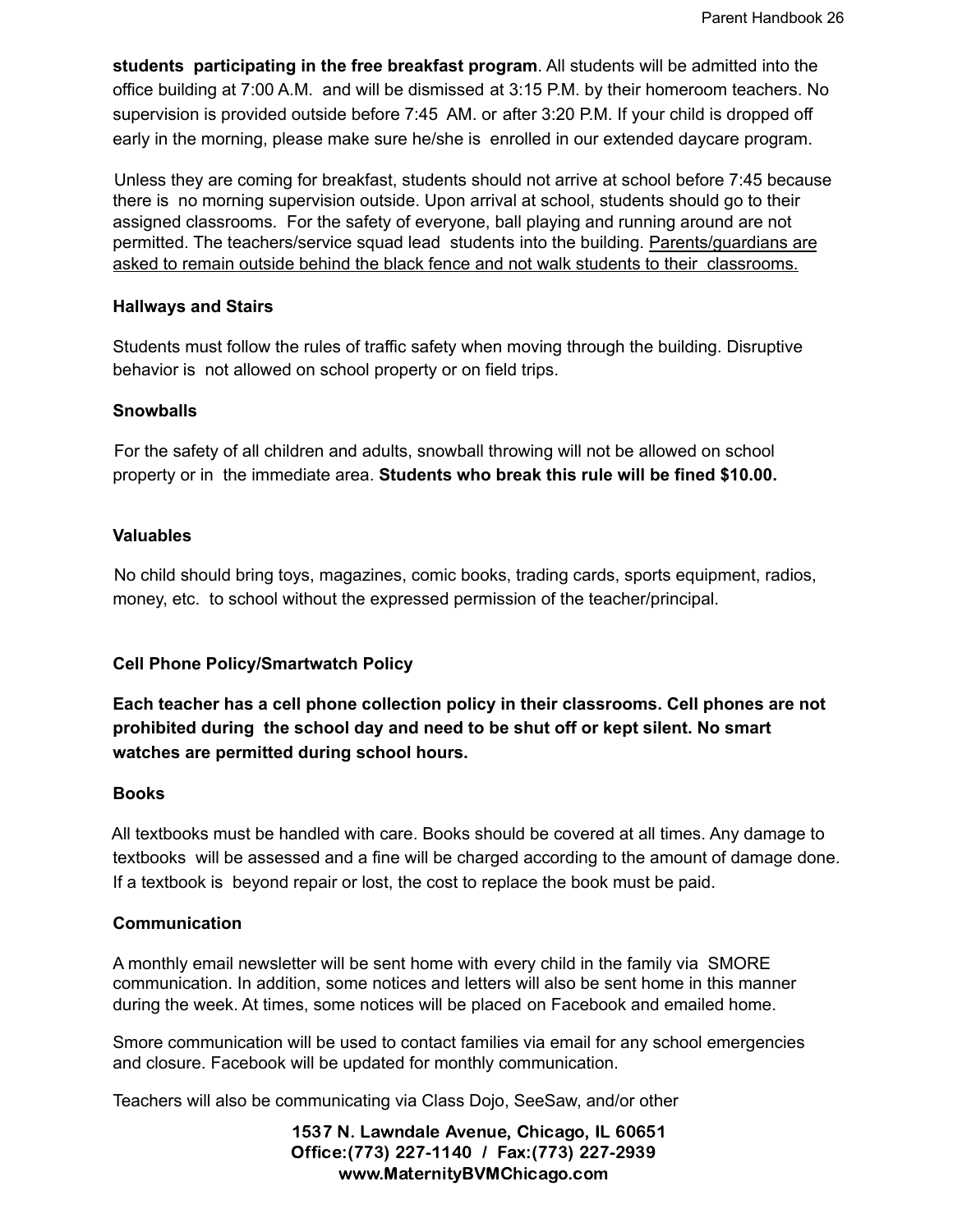digital/print options; please check these regularly.

# **Testing Program**

iReady is an online program for reading and/or mathematics that will help your student's teacher(s) determine your student's needs, personalize their learning, and monitor progress throughout the school year. Diagnostics are conducted three times per academic year with regular practice throughout the year as well.

# **Child Custody**

Regardless of custody, both parents have the right to inspect and receive a copy of school records and reports in the absence of a court order to the contrary. Ordinarily, the school shall release a student to either parent unless the school has a court order giving one parent exclusive custody.

#### **Child Abuse**

When school personnel suspect child abuse or neglect by a person responsible for a student's welfare, they shall follow the procedures of the State of Illinois and report the suspicion to the proper authorities.

# **Birthday Celebrations**

Classroom teachers will happily call attention to a child's birthday and will pass out treats (at a time designated by the teacher) if children bring them. The treats need to be individually wrapped and easily distributed. Teachers are unable to manage a birthday celebration with a cake and drinks that need to be served. No candy, cakes, pizza, pop are allowed and the teacher must be notified a week before the birthday.

Invitations to children's birthday parties should be distributed outside of school. Neither teachers nor students are permitted to distribute party invitations during the school day.

#### **Drop Offs and Pickups**

At 7:45 A.M. all students are admitted into the building following drop-off procedures established during the 2020-2021 school year. Teachers will await students in their classrooms. Teachers will be on a rotating "Door Duty" schedule. On-duty teachers must be at their assigned entrance by 7:45 am.

The secretary will notify teachers when a parent calls to have a student (who usually goes home after school) sent to extended daycare instead of being dismissed at the end of the school day.

Students who walk or take CTA home or go home with someone other than their parent/guardian must provide written permission to the office.

Students are not to be dismissed prior to 3:10 PM using the same dismissal policy from the 202-2021 school year. Students will be dismissed from their classrooms via walkie-talkie communications.

PARENTS OR GUARDIANS MAY NOT PARK IN THE SCHOOL LOT BEFORE, DURING, or AFTER THE SCHOOL DAY.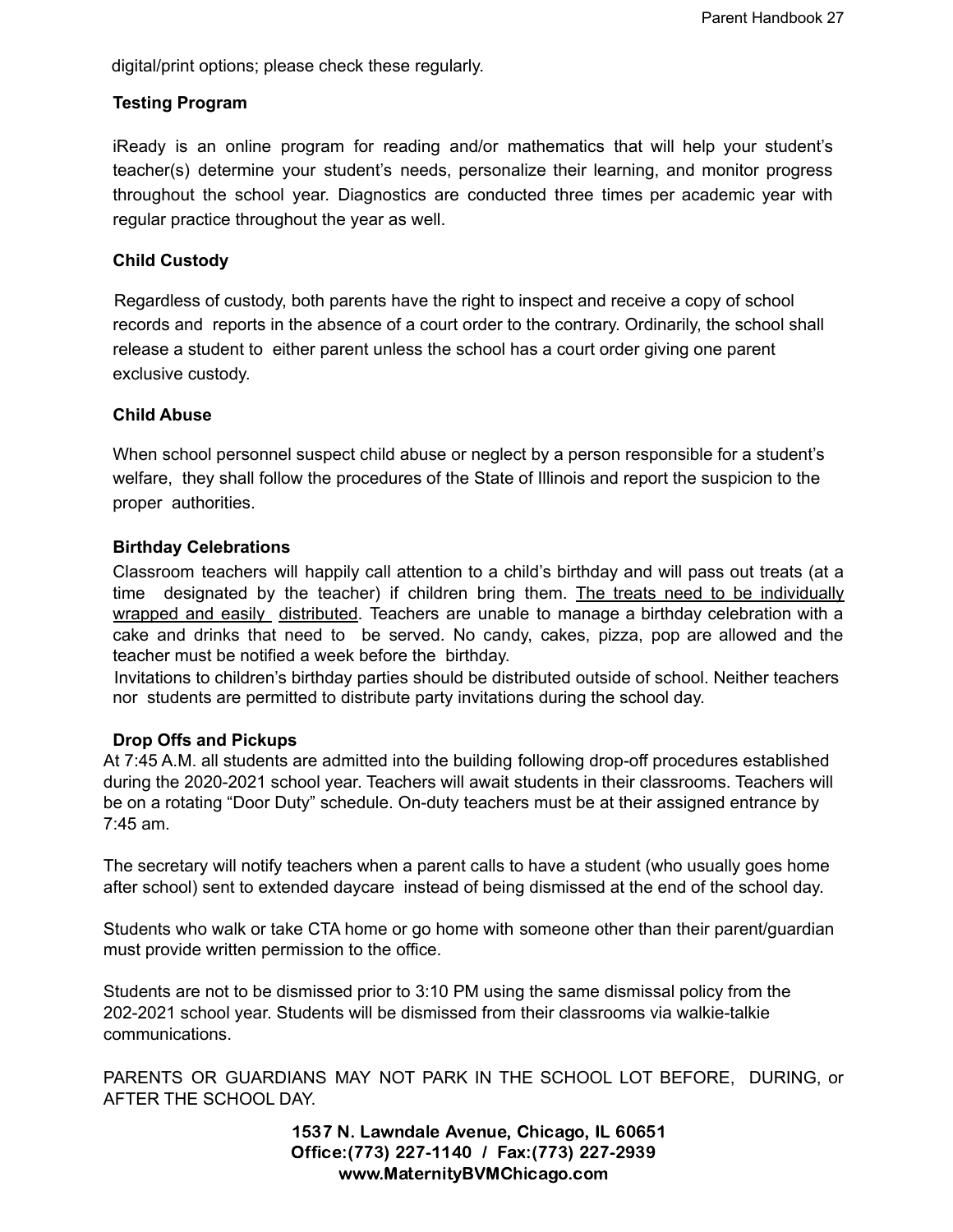Always use caution and courtesy when dropping off or picking up students. From 7:45-8:00 AM parents may use our drop off system to drop their students off in the parking lot. If you prefer to wait with your child in the morning, we ask that you park on Lawndale or another side street. The safety of students must be everyone's concern. Courtesy promotes safety, and it sets a positive example by adults for students.

Drivers are asked not to use the alley for drop off or pick up. Parents are not allowed to wait with students inside the building during cold weather months. Parents are not allowed inside the parking lot during drop off and pick up.

#### **Field Trips**

Teachers are encouraged to schedule field trips that are related to what the class is studying or that will help children develop some skill. Because they are part of the instructional program, all students are expected to participate. Parents are always informed in advance. Ordinarily, students pay any required fees, including transportation. If payment of fees is difficult for you, please notify the school. We don't want children to miss these experiences on account of the cost. Many times we need extra chaperones for field trips. We welcome your help if you can assist us. Because of their responsibility to supervise, chaperones may not bring young children on field trips. Lunch will be provided by the school. Students should not bring money for vending machines or gift shops.

Participation may be forfeited for missing assignments as well as misbehavior in class or on previous outings. However, the student may be required to be in school on the day of the trip. Work will be assigned.

# **Chaperone Policy**

Parents/ Guardians who attend field trips must be 18 or older and **VIRTUS** trained. Chaperones may not bring other children on the field trip and must comply with school rules and teacher chaperone expectations.

# **Checklist for Chaperones**

# **1. DO spread out from the other parents.**

The main reason teachers ask for parent chaperones on a field trip is for safety. If all parents clump together at the back of the group to chat with each other, you can't help with crowd control and supervise student behavior, which is the main reason extra adults have been invited along.

# **2. DO be aware of the group—not just your child.**

As a chaperone, you may be put in charge of a small group that includes your own child for the length of a field trip. Participate in the activities and engage. Encourage students to ask questions if expected and help prompt appropriate behavior and responses. Share any related information or expertise you may have to spark discussion, but do not take over. If there is a tour guide, let him or her present information. Model the type of listening behavior we expect from the students (and refer to tip #1).

# **3. DO feel free to say, "no" (and be able to say it loudly).**

Don't be afraid to discipline students if they wander away, are too loud, or are rude to the tour guide. Teachers want your help in this area. If you are uncomfortable disciplining, let the teacher know. Please don't sit back and watch any unacceptable behavior continue. Often, standing in the proximity of a "busy" child fixes about 85% of the problems. No purchases may be made for the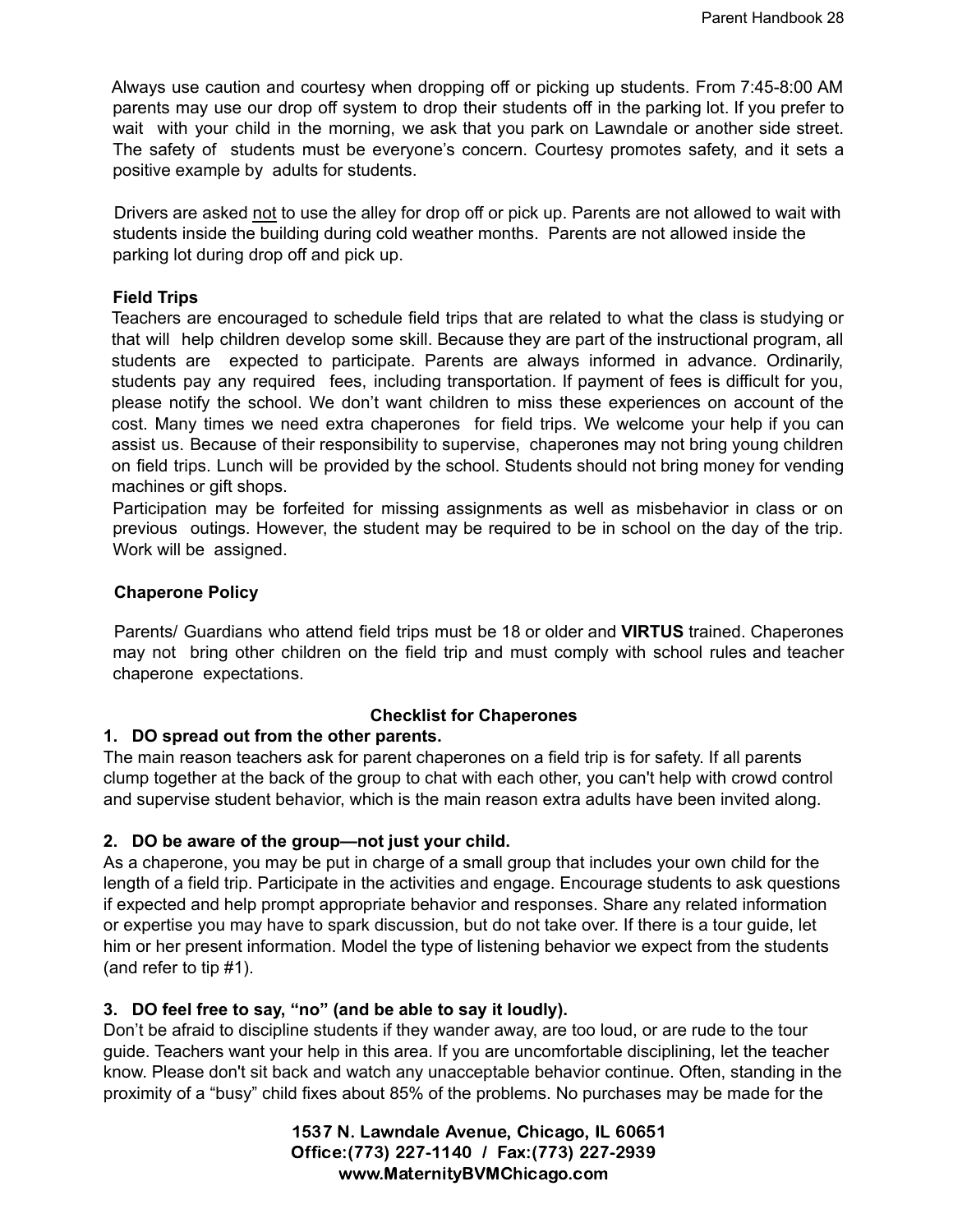child/group you are monitoring.

# **4. DO NOT spend time on your cell phone.**

Have a cell phone in case of emergency but do not use it on the field trip. If you have a job that requires you to check in often, do not volunteer to chaperone.

# **5. DO NOT complain about school issues or faculty members on a field trip.**

This is not a time to vent any problems you may have with the school. Along those same lines, do not try to have a parent/teacher conference while on the field trip.

# **6. DO enjoy yourself and this time with your child and his/her classmates.**

Follow up with more discussion at home and share cool facts or particularly fun parts of the trip.

# **KaBoom Playground**

All students are expected to follow the same rules and behaviors of Maternity B.V.M. on the playground. The playground is open from 8:00 AM-3:30 PM during the school day. Students may not be on the playground without parental supervision after school dismissal. **No pets are allowed inside the playground.**

# **Virtus Training**

Volunteer opportunities require each volunteer to meet Safe Environment Compliance Procedures as outlined by the Archdiocese of Chicago which includes a Criminal Background Check, completion of the CANTS form, the Code of Conduct and Virtus Training,. Dates and times of training sessions will be announced. "VIRTUS training is an awareness session which better equips adults to protect children in the world around them. It is required of all clergy, deacons, school and parish employees as well as all volunteers who are in regular or unsupervised contact with children under the age of 18. The VIRTUS programs empower organizations and people to better control risk and improve the lives of all those who interact with the Church." (www.VIRTUS.org)

#### **Records**

Student records are kept on file in the office. These records are confidential and are for the use of school personnel only. They are not shown to anyone else without your permission. It is the legal right of parents/guardians and students to examine these records. We ask that you make an appointment if you wish to do so, especially if you are interested in test results, so that we can discuss them with you. To request formal records, tuition payments need to be up to date or only unofficial transcripts will be given in a case of withdrawal before the end of the school year.

#### **Search and Seizure**

All desks and storage areas such as coat rooms are the property of the school and may be inspected by school officials at any time. School officials have the right to request that a student empty the contents of book bags, purses, pockets, etc., if there is reason to suspect that the student is in possession of drugs, weapons, or anything that is brought to school in violation of school rules.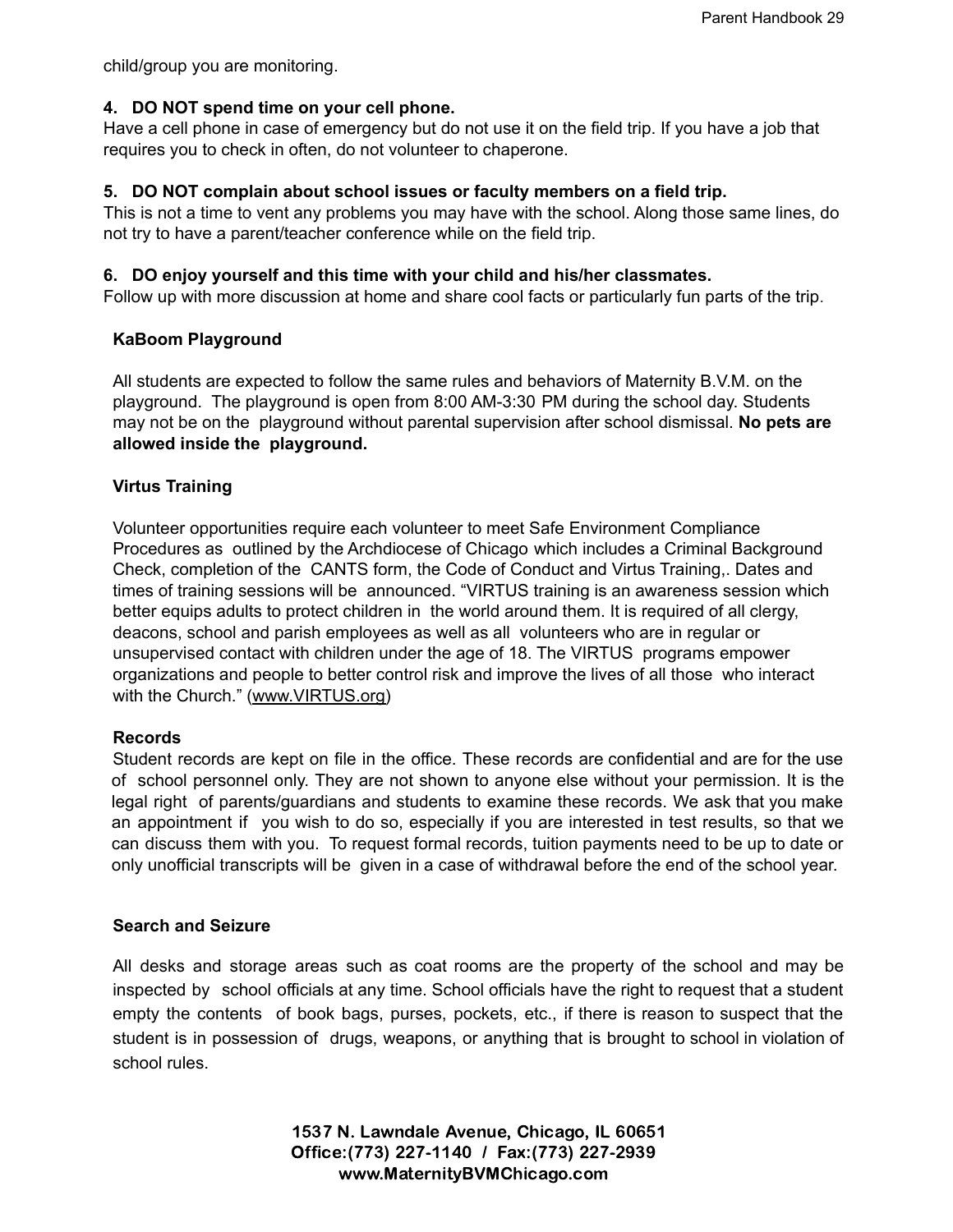#### **Graduation**

In order to graduate from Maternity B.V.M., a student must satisfactorily complete the school's requirements. A cumulative grade is an average of the three trimester grades. The major subject areas are English, Mathematics, Reading, Religion, Science, and Social Studies. **All financial obligations must be met** before a student may participate in the graduation ceremony. The pastor and principal reserve the right to deny participation in graduation ceremonies to a student for serious or chronic behavior problems.

#### **Health Record Requirements**

Children entering Kindergarten or 6<sup>th</sup> grade must have a new physical examination. Students entering Kindergarten,  $2^{nd}$  or  $6<sup>th</sup>$  grade must have a new dental exam. No child will be admitted to school unless health records are complete. The following vaccines and testing must be completed:

Kindergarten: 3 doses of Hepatitis B vaccine, lead screening, diabetes screening, 2 doses of live measles virus vaccine, chicken pox vaccine

5<sup>th</sup> Grade: Second live measles vaccine, 3 doses of Hepatitis B

K,  $2^{nd}$ ,  $6^{th}$ : Need a new dental exam

Preschool and Kindergarten students: Need an eye examination.

# **Lunch and Breakfast Program 2016-2017**

All students at Maternity B.V.M. School will receive free breakfast and lunch this year. For breakfast, you must arrive by 7:30 AM. We do ask that you return to us the Household and Income Report.

# **Tuition Non-Payment Exclusion Policy**

A recurring problem for schools is non-payment of tuition. Without the payment of tuition, a school cannot function. As schools are required to reduce staff and programming for children, it appears that schools no longer can or should be allowing families to continue to send their children to school unless they pay their tuition. Also, allowing some families to avoid their obligation is unfair to those families that take their tuition obligation seriously and pay in full.

There are two kinds of family situations involving the non-payment of tuition: The first are those families that acknowledge to the school their difficulties, work with the school to make alternative tuition arrangements and live up to their obligations. The second situation is the more problematic: these families do not attempt to work with the school to pay the tuition but instead make promises to pay and fail to live up to those promises.

Therefore, we strongly encourage families to contact the school office when financial problems arise. However, any family more than **two months behind on their tuition will be excluded**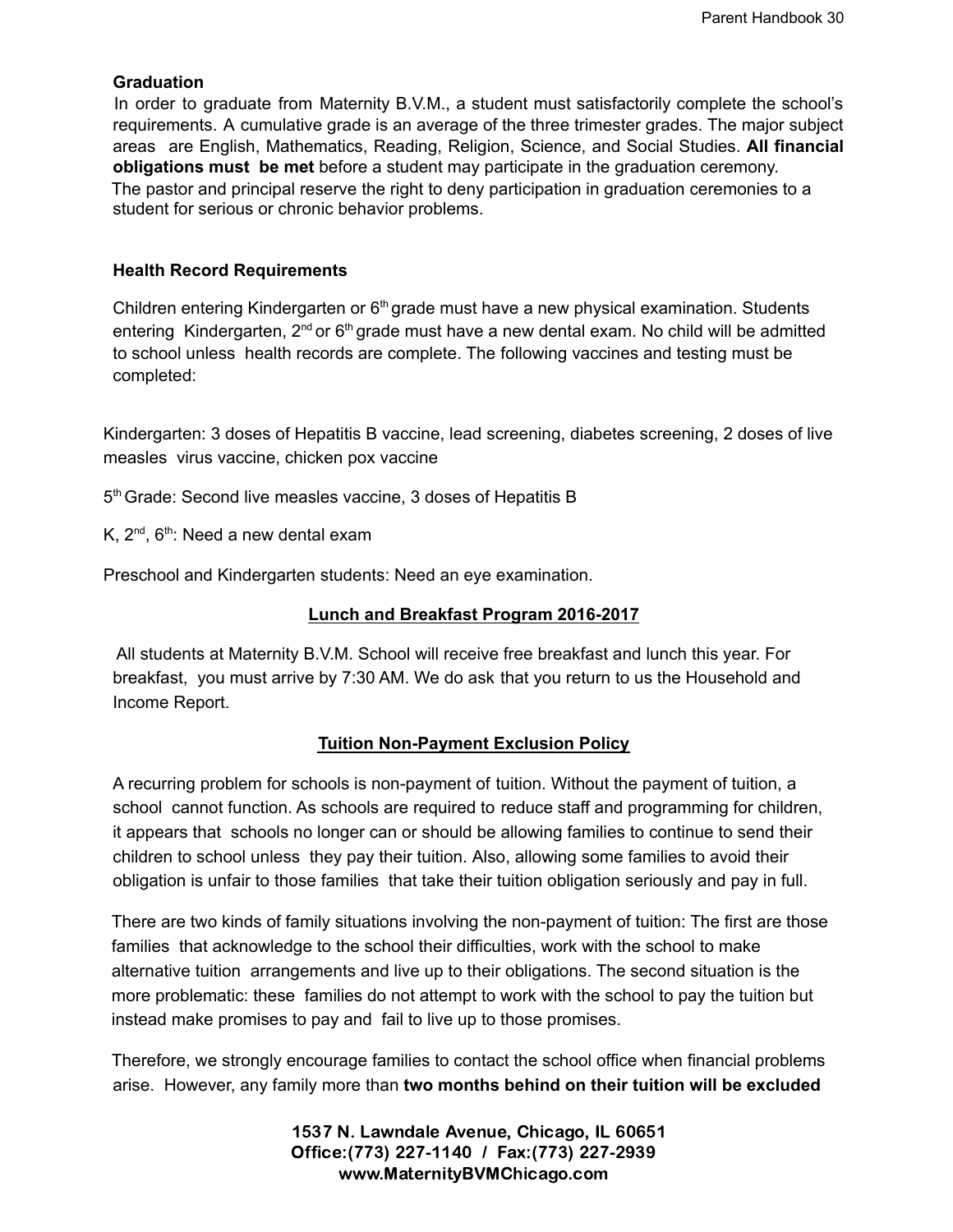**from school** until payment is caught up, unless an agreement has been made with the school, this after a school letter is sent and a school phone call is made to the families. In addition, **report cards will be held until tuition payments are up to date** and/or a payment plan is finalized.

# **Withdrawal of Students Based Upon the Conduct of Parents/Guardians**

Students may be withdrawn due to the conduct of their parents/guardians. Withdrawals may take place if the conduct of a parent/guardian is directly threatening, hostile, chronic disrespect, or other behavior that violates the parent code of conduct. In such cases, the Principal shall contact their assigned Regional Director and Pastor (if applicable) before the withdrawal is implemented.

# **Guidelines for Parent Communications to Teachers & Staff**

# **At Maternity B.V.M. School**

The purpose of this information is to serve as a general guide for ensuring effective communication from parents to teachers, staff and administrators. Communication refers to both the sending and receiving of information, such as email and notes, and verbal communications such as telephone conversations and face-to-face meetings. In order to ensure a successful exchange of information, it is important that all parties follow a few key principles.

# **Maintain Respectful and Open Communication**

- ∙ Always use a respectful and polite tone
- ∙ Request, don't demand
- ∙ Be ready not just to provide information, but to listen to teacher/staff observations and perspectives
- ∙ Enter the exchange with an open mind and assume a shared best interest for your child
- ∙ Be prepared to work collaboratively to solve problems

# **Confidentiality**

∙ Recognize that confidentiality may limit information that can be shared from school to parents, including consequences for other students' behaviors

#### **Time to Respond to Communications**

∙ Teachers will make every effort to respond as soon as possible to parent communications, with the understanding that the teaching day sometimes precludes immediate responses Teachers and staff may need some time to collect needed information before responding (48 hours)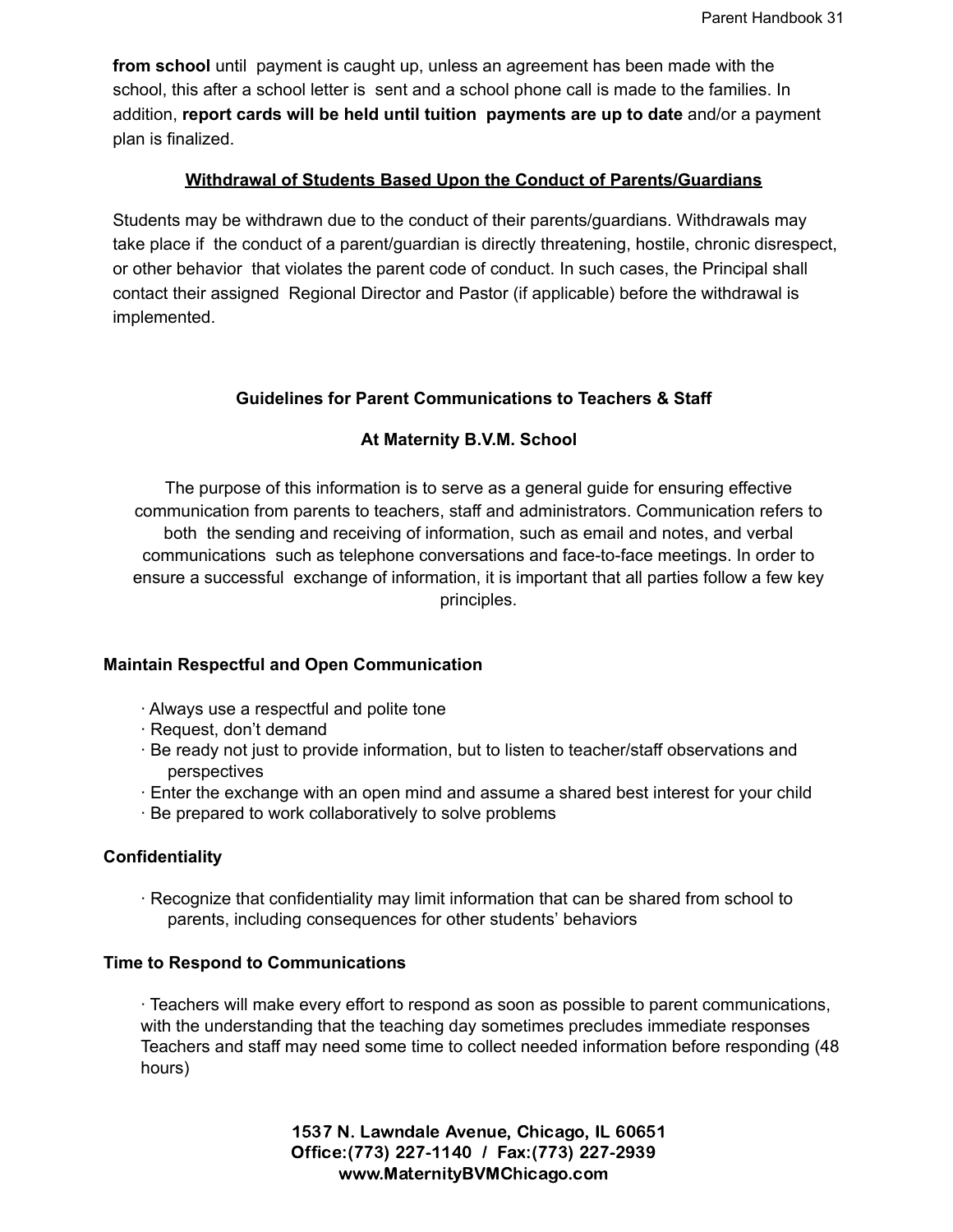# **Who to Contact**

- $\triangleright$  Most communications of classroom and playground concerns should be first directed to your child's teacher.
	- Contact your child's teacher via their BVM email and/or through Class Dojo or SeeSaw.
- $\triangleright$  If you have an issue with a particular staff member, first try to address those concerns with that staff member directly.
- $\triangleright$  If you have discussed with your child's teacher and the issue has not been addressed to your satisfaction then contact the school principal.

Please recognize that it is both the policy and the value of our district that we operate with openness, collaboration, and the shared best interest for every student. Thank you.

| My student is going to be absent, or is running<br>late?              | <b>Secretary Nora</b><br>Carcanaquez AND your<br>student's homeroom<br>teacher                                                                                                       | (773) 227-1140                                                                                                                  |  |
|-----------------------------------------------------------------------|--------------------------------------------------------------------------------------------------------------------------------------------------------------------------------------|---------------------------------------------------------------------------------------------------------------------------------|--|
| I have a question regarding the curriculum,<br>classes, and programs? | <b>Assistant Principal</b><br><b>Madeline Lewis</b>                                                                                                                                  | mlewis@maternitybv<br>mchicago.com                                                                                              |  |
| My student has been disciplined and I am<br>wondering the reason?     | Contact teacher via<br>Contact the student's<br>homeroom teacher FIRST,<br>email and/or Class<br>if the issue is not resolved,<br>Dojo or SeeSaw<br>then contact Principal<br>Molina |                                                                                                                                 |  |
| I have a question regarding my student's tuition?                     | <b>Tuition Director Martha</b><br>Ortega                                                                                                                                             | (773) 227-1140<br>mortega@maternity<br>bymchicago.com                                                                           |  |
| I have a question regarding my student's<br>schedule?                 | Your student's homeroom<br>teacher                                                                                                                                                   | Contact teacher via<br>email and/or Class<br>Dojo or SeeSaw                                                                     |  |
| I have a question regarding scholarships/financial<br>aid?            | <b>Tuition Director Martha</b><br>Ortega or FACTS                                                                                                                                    | (773) 227-1140<br>mortega@maternity<br>bymchicago.com<br><b>FACTS</b><br>Tuition payment<br>plan: 866.441.4637<br>Financial aid |  |

# **WHO DO I CONTACT IF…...**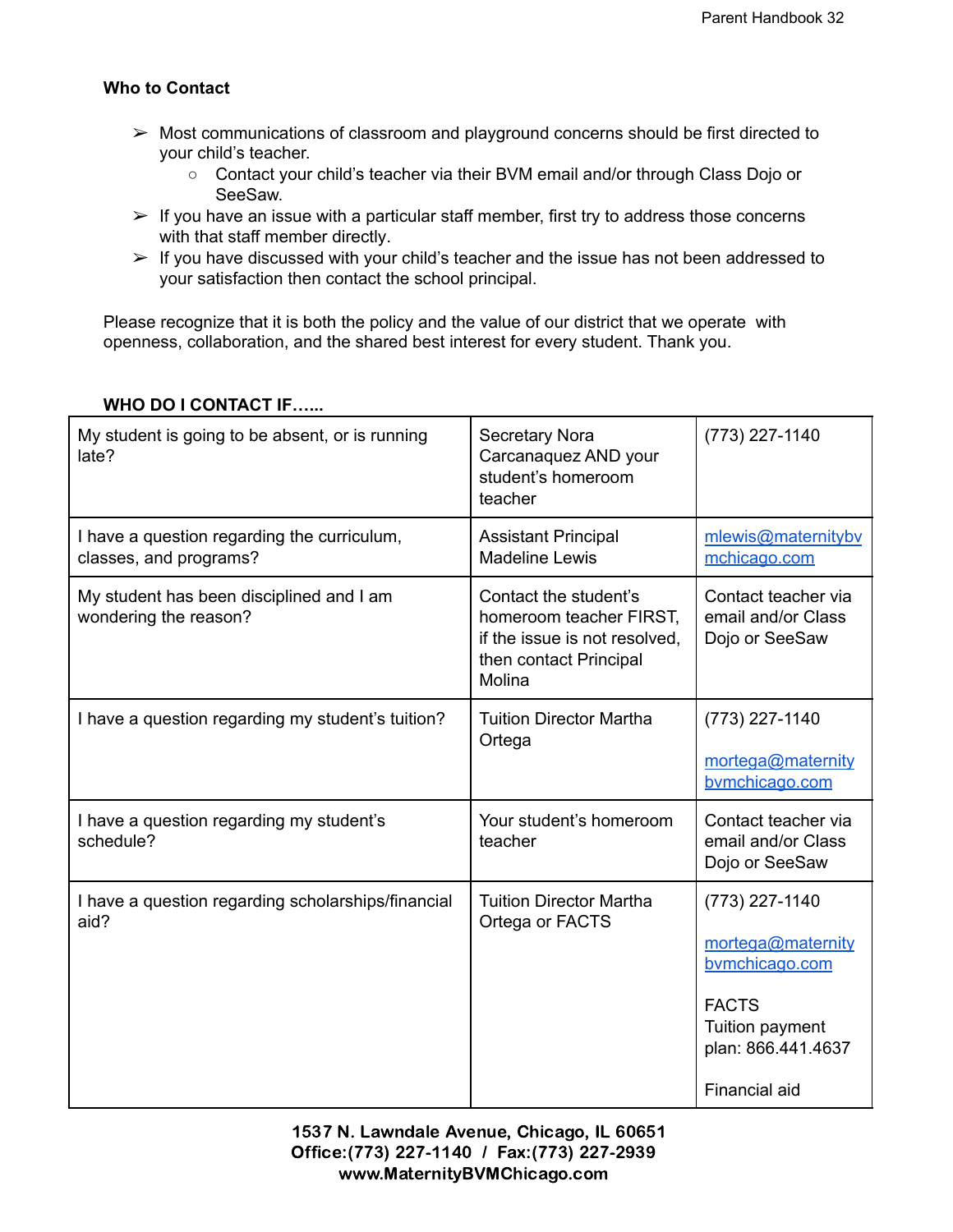|                                                                          |                                                                        | application:<br>866.315.9262                                                                          |
|--------------------------------------------------------------------------|------------------------------------------------------------------------|-------------------------------------------------------------------------------------------------------|
| I would like to refer a student for admissions?                          | <b>Secretary Nora</b><br>Corcanaquez and/or<br><b>Principal Molina</b> | (773) 227-1140<br>ncarcanaquez@mat<br>ernitybymchicago.co<br>m<br>cmolina@maternityb<br>vmchicago.com |
| I am a graduate and need some support<br>navigating high school life?    | <b>Assistant Principal</b><br><b>Madeline Lewis</b>                    | mlewis@maternityby<br>mchicago.com                                                                    |
| If I am an alumni who would like to continue being<br>involved at BVM?   | <b>Principal Christine Molina</b>                                      | cmolina@maternityb<br>vmchicago.com                                                                   |
| I need to obtain a copy of my/my student's<br>transcript?                | <b>Secretary Nora</b><br>Corcanaquez                                   | (773) 227-1140<br>ncarcanaquez@mat<br>ernitybvmchicago.co<br>m                                        |
| My student needs religious formation (communion,<br>confirmation, etc.). | Sister Alicia Torres and/or<br>Sister Jessica Lambert                  | atorres@maternitybv<br>mchicago.com<br>jlambert@maternityb<br>vmchicago.com                           |